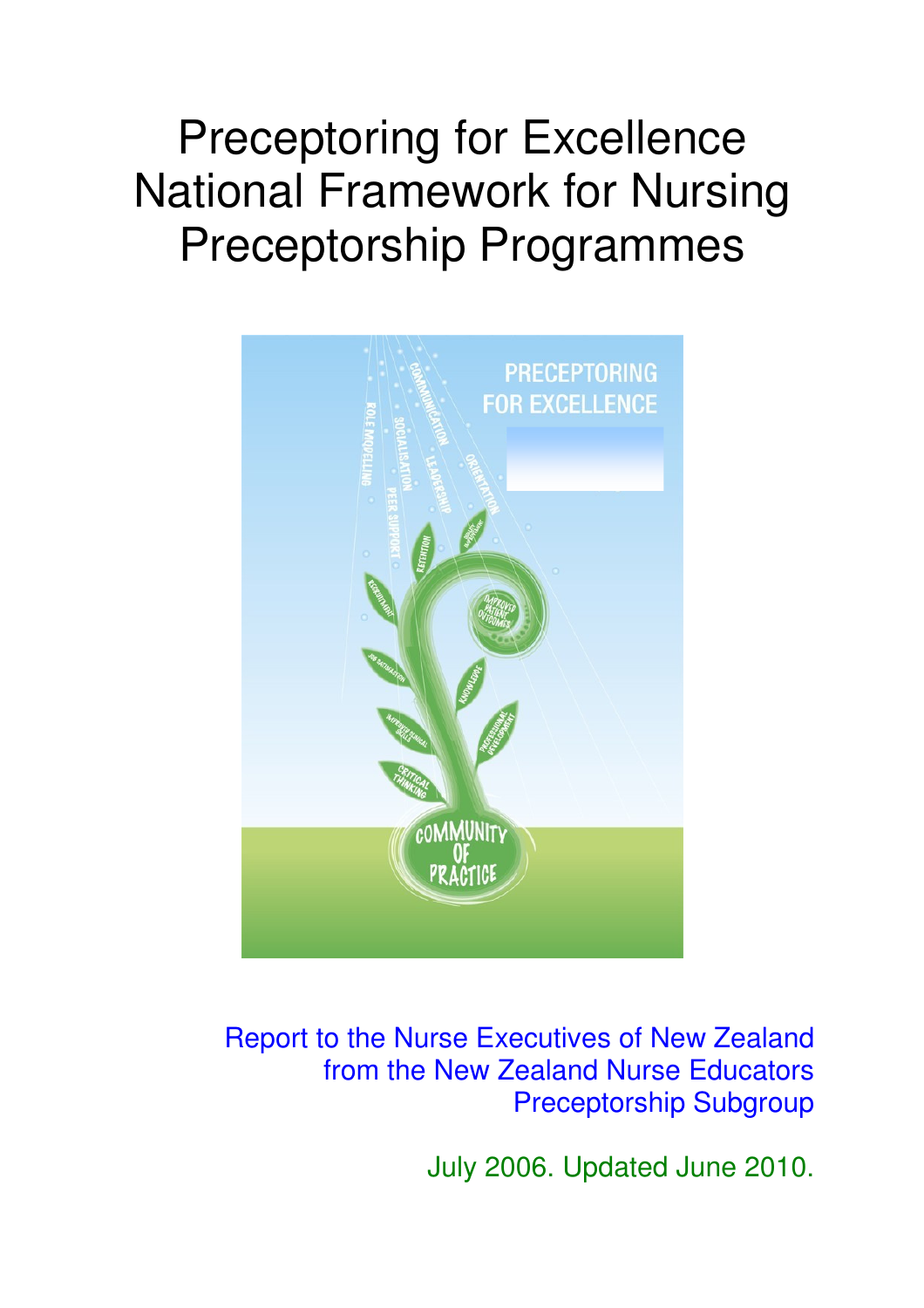

## **Contents**

| <b>CHAPTER 2: PRECEPTORSHIP PROGRAMME PRINCIPLES, CONTENT AND</b> |
|-------------------------------------------------------------------|
|                                                                   |
|                                                                   |
| <b>CHAPTER 3: ROLES AND RESPONSIBILITIES OF THE PRECEPTORSHIP</b> |
|                                                                   |
|                                                                   |
|                                                                   |
|                                                                   |
|                                                                   |
|                                                                   |
|                                                                   |
| APPENDIX VI: EVALUATION OF THE PRECEPTORSHIP EXPERIENCE32         |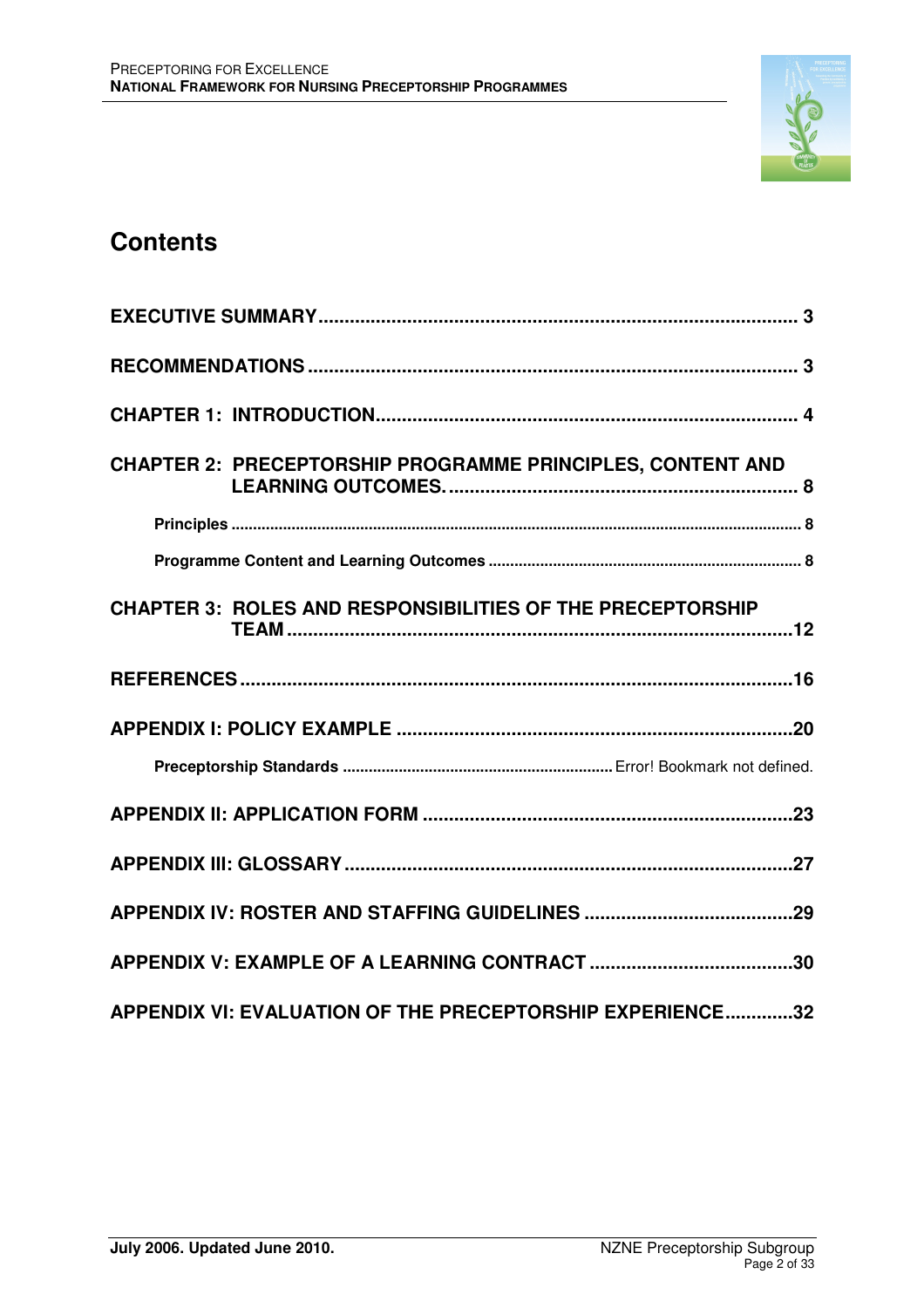

## **Executive Summary**

In 2002 a group of nurse educators from several upper North Island District Health Boards (DHBs) met to share information and gain support from each other. The New Zealand Nurse Educators' (NZNE) was formed to formalise this idea into a working group and one purpose of the group was to attempt to establish consistency and transportability of in-house education programmes.

A subgroup of the NZNE developed a generic preceptorship framework allowing for flexibility and transportability for DHBs to utilise to meet the learning needs of all preceptees.

The framework includes the underlying principles of a robust preceptorship programme; a suggested application process; learning contract; learning outcomes; programme content; recommended literature and an evaluation process.

## **Recommendations\***

The NZNE Preceptorship Subgroup recommends to Nurse Executives of New Zealand (NENZ):

- that the National Framework for Nursing Preceptorship Programmes is utilised by nurses and their employers as a tool to enhance recruitment, and increase retention and staff satisfaction.  $(2, 4, 7, 10, 12, 16, 22, 38, 44)$
- that all DHBs and, where possible, non-provider arm DHB organisations have access to a preceptorship programme
- that organisations work towards aligning their individual preceptorship programmes to this framework
- that organisations give recognition of prior learning to preceptors who have successfully completed a programme based around this framework.
- that the Preceptorship framework can be adapted to suit Allied Health staff needs.
- that organisations involve their tertiary partner to assist educating preceptors in the assessment requirements when preceptoring undergraduate students. <sup>(11, 40)</sup>
- that organisations consider having a preceptorship policy or quideline aligned with the framework (see Appendix I for example).
- Please note: this framework has taken a generic approach to Preceptorship. Where organisations are utilising Preceptorship within a Nurse Entry to Practice (NETP) Programme, they should also consider the NETP Programme Health Workforce New Zealand (HWNZ) specifications and Nursing Council of New Zealand (NCNZ) standards for NETP programmes to ensure they are meeting the specific requirements.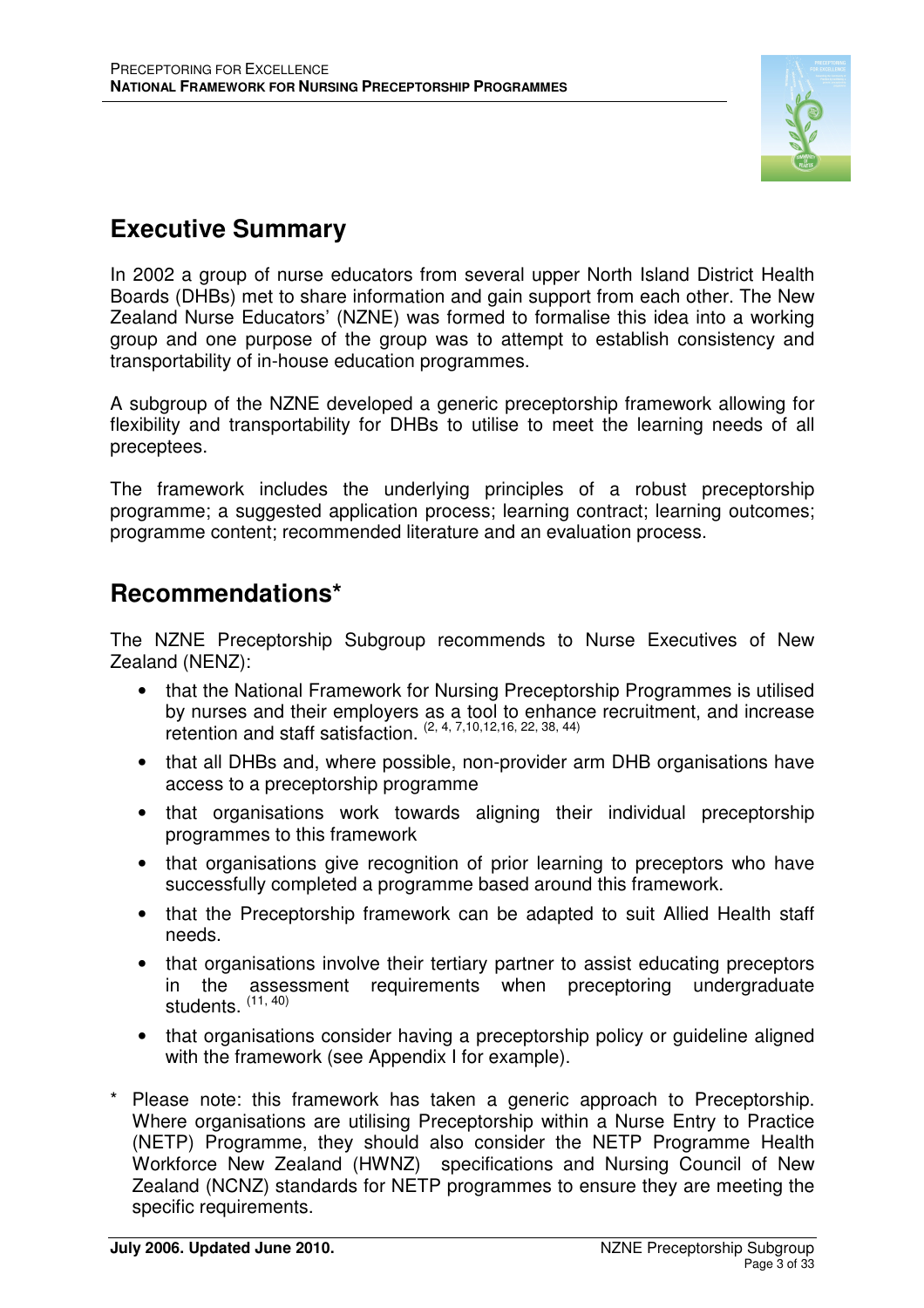

## **Chapter 1: Introduction**

Most DHBs in New Zealand have preceptorship programmes offered within their organisations. These programmes vary in length, content and outcomes with limited transportability and recognition across other organisations. There is clear evidence that a robust preceptorship programme leads to improved recruitment and retention of nursing staff, which in turn leads to improved patient outcomes.  $(2,3,11,15,24,39,51,$ Baltimore states "the most common reason for employees to leave jobs within a year is because they do not feel they 'fit in'". It is estimated that the cost of recruiting a new nurse is approximately the equivalent of one to two years' salary.(5,24) Other advantages of effective preceptorship include:

- structured orientation and socialisation of the preceptee into the organisation's culture (2,5,11,24,39,42,48,51,53)
- increased level of safe clinical practice  $(3,15,53)$
- $\bullet$  increased level of support for the preceptee  $(5,45,53)$
- $\bullet$  increase in staff satisfaction throughout the organisation  $^{3,5,8,11,53)}$

This preceptorship framework has been developed by the New Zealand Nurse Educators to enable consistency of structure, process, and transportability. We invite organisations to adopt this framework to underpin their preceptorship programme, to achieve the objectives of consistency and transportability.

## **Literature review**

A literature review was undertaken and the following eight themes were clearly identified.

The role and responsibilities of a preceptor were identified as an important aspect to consider. The following characteristics and attributes were identified: (5,12,14,19,23,25,26,28,29,30,36,37,44,45,46,48,52,53)

- o competence
- o reflective awareness
- o role modelling
- o sound clinical knowledge
- o self-analysis capacity
- o interpersonal skills
- o motivational skills

The role and responsibilities of the preceptee included:

- o willingness to learn
- o valuing the experience of senior nurses
- o active participation
- $\circ$  accountability for their own learning and practice
- o acknowledgment of their own learning deficits.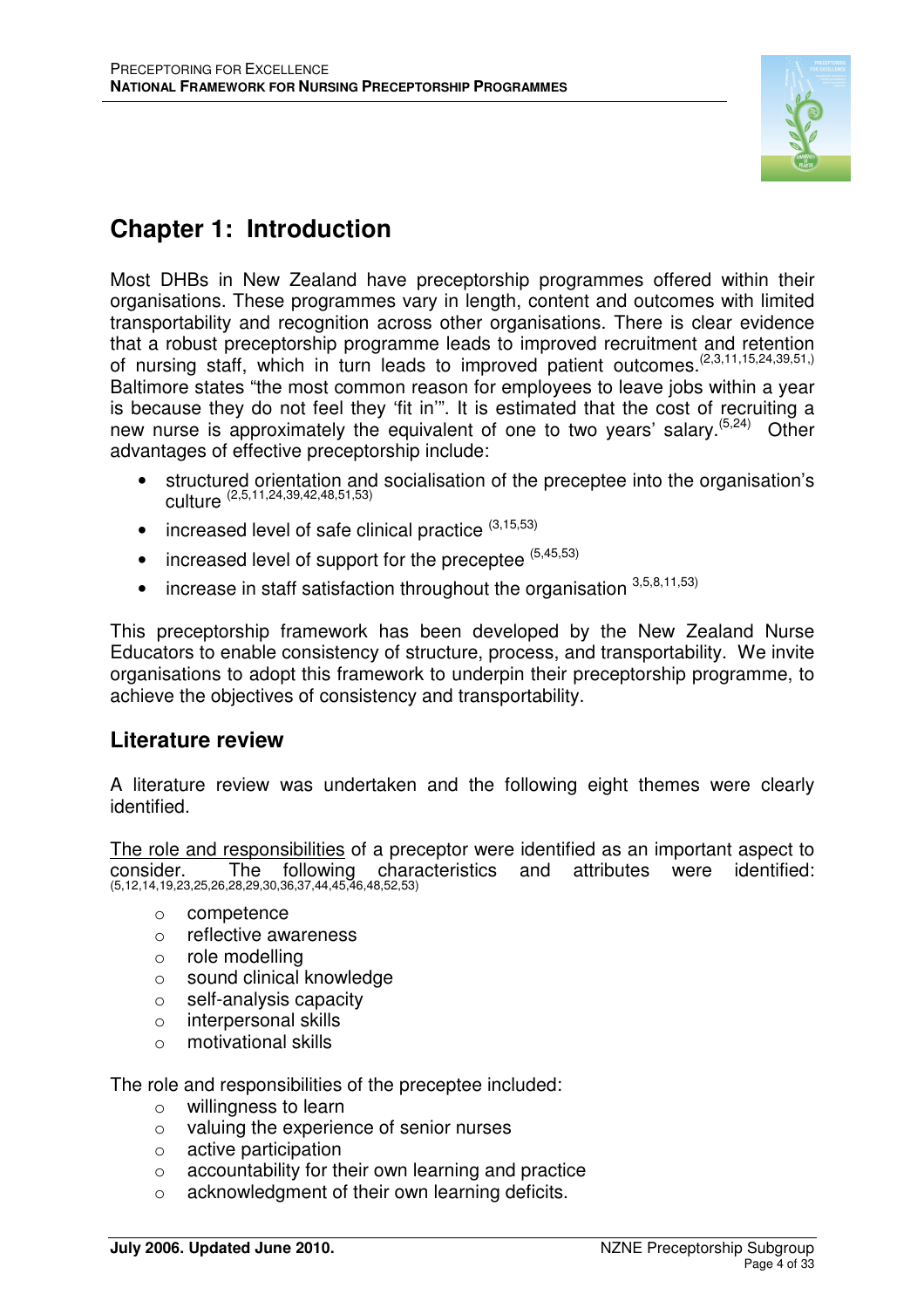

Suitability to be a preceptor was also a strong theme with literature suggesting that it is desirable to have a selection process (see Appendix II for example). Nurses intending to be preceptors should have the following characteristics: (2,4,5,11,20,28,29,30,36,37,45,52,53)

- o patience
- o flexibility
- o enthusiasm
- o caring and understanding
- o organisational abilities
- o critical thinking
- o delegation and direction skills
- o advocacy skills
- o autonomy

Matching preceptees with preceptors was strongly emphasised in the literature. Key components of the relationship included: (2,5,11,25,28,29,30,55,51)

- o matching learning styles with teaching styles
- o matching of personality characteristics
- o matching preceptor leadership characteristics to the preceptee learning and clinical experience
- o commitment to the preceptorship partnership

Throughout the literature a robust preceptorship programme was considered essential to ensure the success of the relationship and orientation period of a new employee. Preceptorship programmes were identified as needing both practical and theoretical components. Adult learning principles must be included in any preceptorship training programmes. (5,8,11,12,14,17,18,19,20,21,28,29,30,32,36,37,40,41,42,46,47,50,51)

Ongoing professional development and support of preceptors was an unexpected theme. Suggestions for ongoing professional development include reviewing current relevant preceptorship articles, preceptor forums, update days and advanced preceptorship programmes e.g. postgraduate clinical teaching papers. Supports for .<br>preceptors include mentoring and communities of practice.<sup>∗</sup><br>(2,8,11,12,18,22,23,26,28,29,30,31,33,52,55)

Recognition and rewards for preceptors figured highly. Preceptors identified in multiple articles that recognition for the preceptorship role was vital. Organisational acknowledgment of preceptoring as an added responsibility is fundamental to valuing and recognising the commitment involved in being a preceptor. This could be achieved in a number of different ways, either by increased job satisfaction, written recognition, financial incentives, educational opportunities and organisational fostering a culture of excellence in Preceptorship. recognition thereby foste<br>(2,4,5,8,12,17,21,22,25,26,31,46,52,53,55)

 $\overline{a}$ ∗ A group of people with the same interest meeting together for the purpose of learning.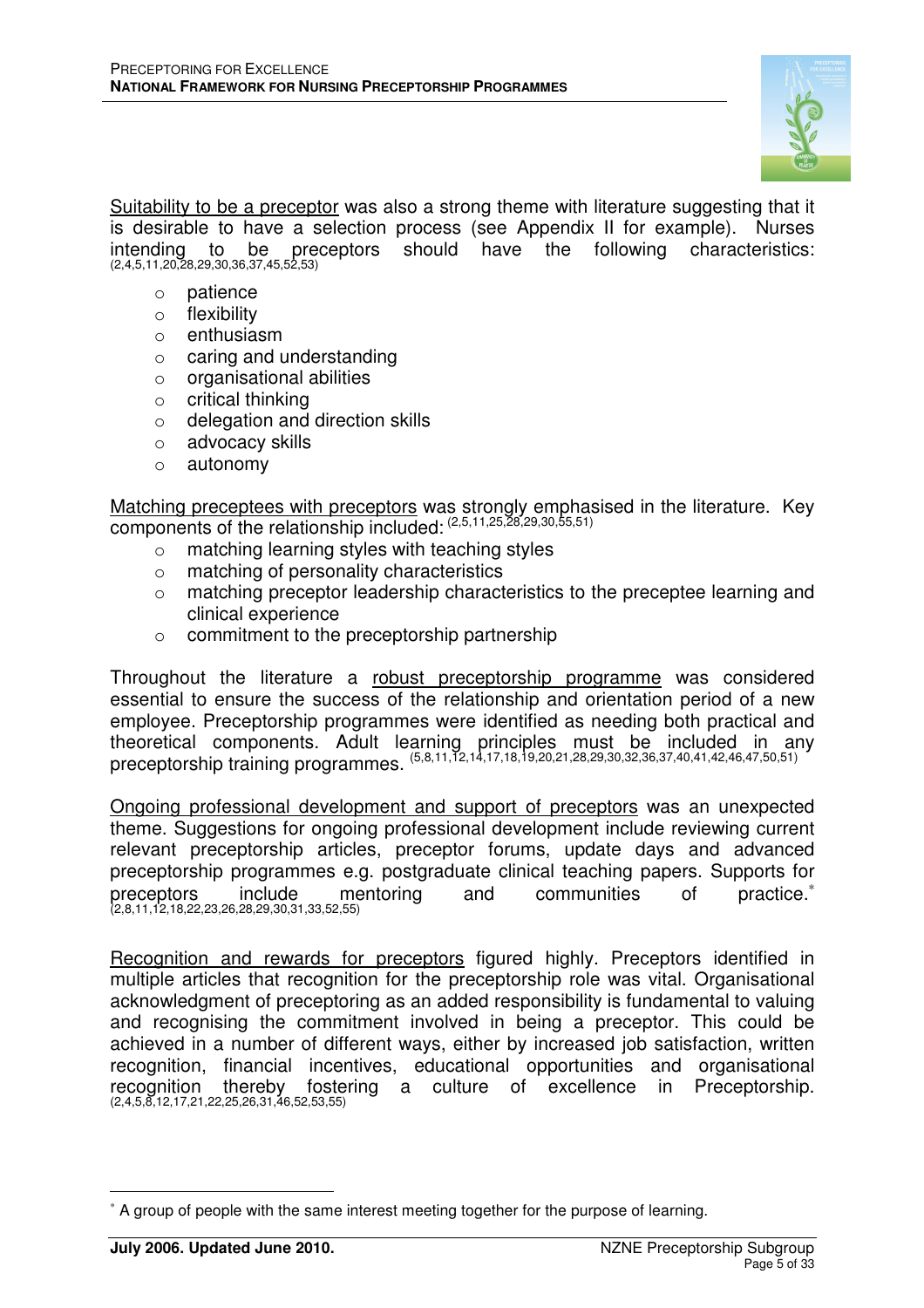

Effective Preceptorship is more likely to occur when a team approach by the ward/unit is taken. "The leadership and culture of a ward or unit influence the level and effectiveness of preceptoring (Haggerty et al, 2009, p.48). A culture of support is vital. The preceptor is important but also other groups of nurses (and the wider multidisciplinary team) are vital to ensure the preceptee is orientated effectively  $(18,28,29,30)$ 

Multiple cultures within the nursing environment can create challenges for preceptorship. The literature suggested that different phases of adjustment might be required e.g. international nurses may need longer orientation periods to enable them to understand and interact meaningfully within the work environment and this should be considered when planning Preceptorship and orientation timeframes. Internationally trained nurses often required additional information about expectations of nursing care, models of nursing care and teamwork, medications, equipment and technology. (1,6,10,17,38,49,54).

## **Background to New Zealand Nurse Educators (NZNE)**

In 2002 a group of nurse educators from several upper North Island District Health Boards (DHBs) met to share information and gain support from each other. The New Zealand Nurse Educators' Group (NZNE) was established to formalise this concept into a working group.

One purpose of NZNE is to establish consistency and transportability of in-house education programmes. It was agreed that preceptorship programmes would be the first in–house education programme to explore. This recognised the importance of having a robust preceptorship programme. There were concerns around the inconsistency of the implementation of these programmes. The NZNE Preceptorship Programme Subgroup was established, comprising of interested educators from the DHBs present (Auckland DHB, Bay of Plenty DHB, Counties Manukau DHB, Lakes DHB and Waikato DHB).

The aims of the NZNE Preceptorship Programme Subgroup were:

- To develop a generic set of principles that underpin Preceptorship Programmes and support national transportability and adaptability for DHB's (Chapter 2).
- To develop a generic set of learning outcomes for programme structure and content (Chapter 2).
- To create a glossary of definitions in relation to Preceptorship Programmes for the purpose of this work (Appendix III).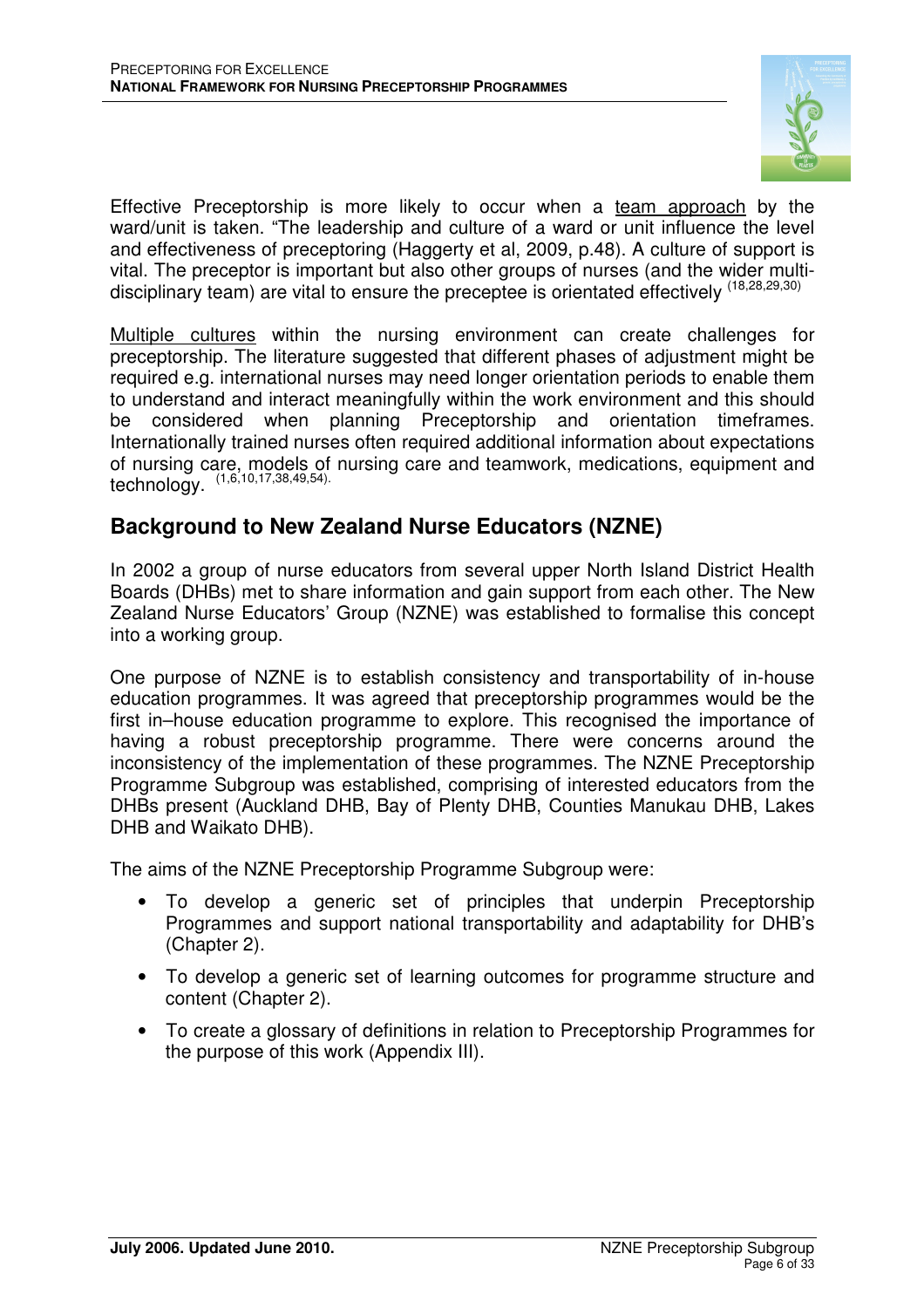

## **Members of the NZNE Preceptorship subgroup:**

## **Dianne Barnhill (Chairperson)**

Clinical Nurse Educator Medicine/Haematology: Counties Manukau DHB. 2010 Nurse Coordinator Post Graduate Education, Counties Manukau DHB

## **Moira Ware**

Nurse Educator Otorhinolaryngology Head & Neck: Auckland DHB. 2010 Nurse Educator, Medicine. Waitemata DHB.

## **Ross Turner**

Nurse Education Co-ordinator: Bay of Plenty DHB. 2010 Clinical Nurse Manager, Orthopaedics, Bay of Plenty, DHB.

### **Jo Ridder**

Clinical Nurse Educator Respiratory: Waikato DHB. 2010 Clinical Nurse Specialist, Medicine, Waikato DHB.

## **Contributors:**

Alison Lovelock Donna Johansson Donna Orr Janice Stickland Liz Jarvis Mandy Williams Martin Bentley-Smith Nicola Farr Noelle Farrell Sheona Watson Vicky Wilson

## **Acknowledgments**:

Nurse Leaders and Nurse Educators at Auckland, Bay of Plenty, Counties Manukau, Lakes and Waikato District Health Boards Centre for Evidence Based Nursing Aotearoa, University of Auckland. Department of Nursing and Health Studies, Manukau Institute of Technology. Faculty of Health and Environmental Sciences, Auckland University of Technology. Professional Growth New Zealand Limited. Waikato District Health Board Graduate Nurse Co-ordinator.

## **Preceptoring for Excellence Poster:**

Rosemary Hawkeswood, Kim Williams, Leigh Smith, Leanne Rhodes, Noelle Farrell and the rest of the Auckland District Health Board Preceptor Group, 2005.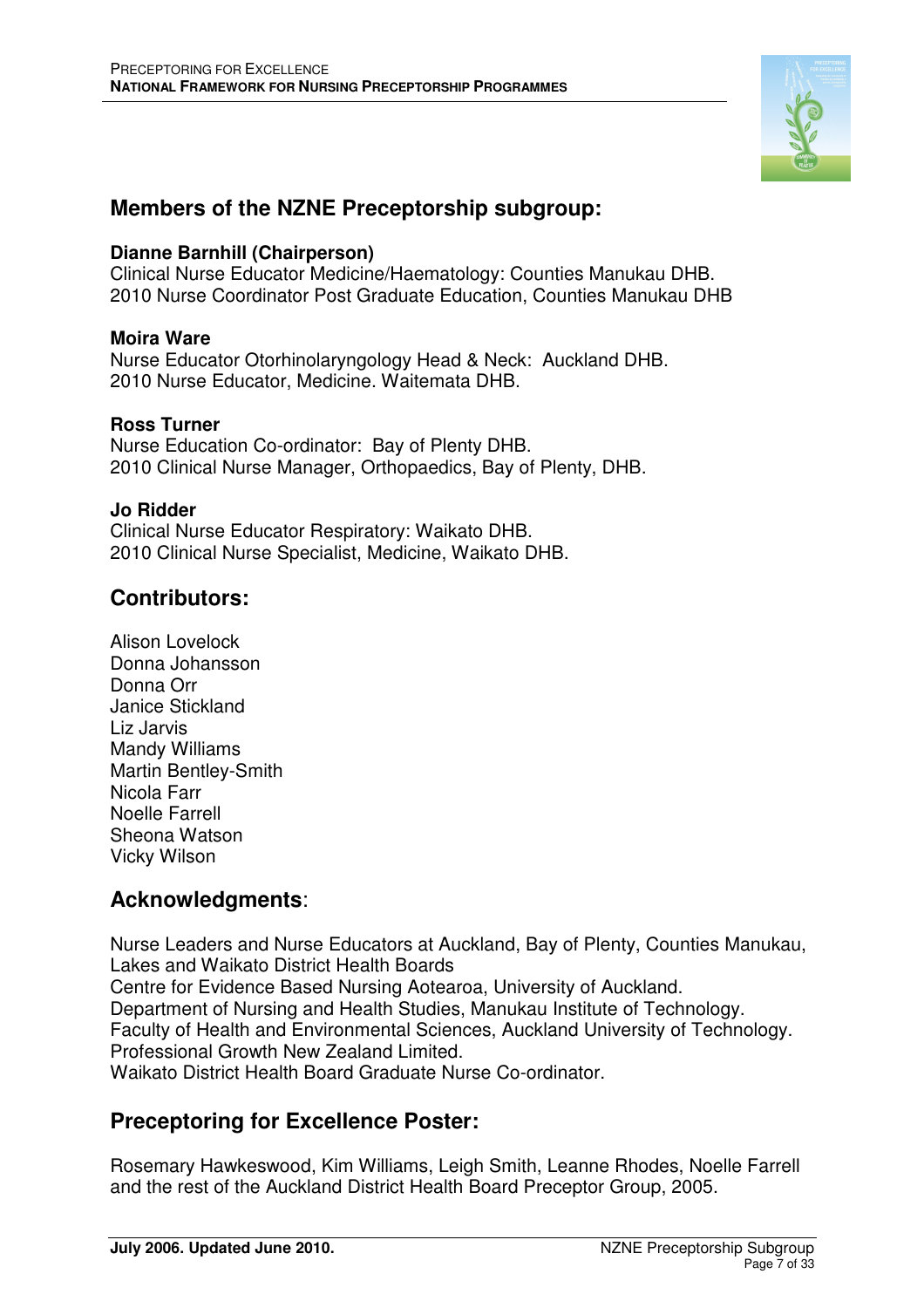

## **Chapter 2: Preceptorship Programme Principles, Content and Learning Outcomes.**

It is acknowledged some DHBs will run in-house programmes, whilst others will be affiliated with a tertiary education provider. The Preceptorship programme principles have been developed to provide a national guideline for consistency between programmes irrespective of the provider.

## **Principles**

Preceptorship programmes:

- are developed and managed by the profession
- are supported by nursing leadership
- contribute to achieving professional and organisational goals
- support and facilitate nurses to provide education to colleagues
- support and facilitate nurses in their professional development
- are supported in clinical settings through appropriate rostering and clinical workload sharing to enable effective learning (see Appendix IV for suggested guidelines)
- reflect contemporary practice
- involve Māori nurses and cultural advisors in the integration of the principles of Te Tiriti o Waitangi into the programme

## **Programme Content and Learning Outcomes**

The next section covers the programme content and associated learning outcomes that form the basis of an ideal preceptorship programme. This is based upon current literature. (2,5,8,9,11,14,17,18,20,21,26,28,29,30,33,36,41,46,47,50,54)

## **Programme Content**

The programme should include the following components:

- Growing/encouraging reflective practice and critical thinking
- Preceptor support structure
- Socialisation into the clinical environment
- Adult teaching principles and techniques/practices
- Assessment and feedback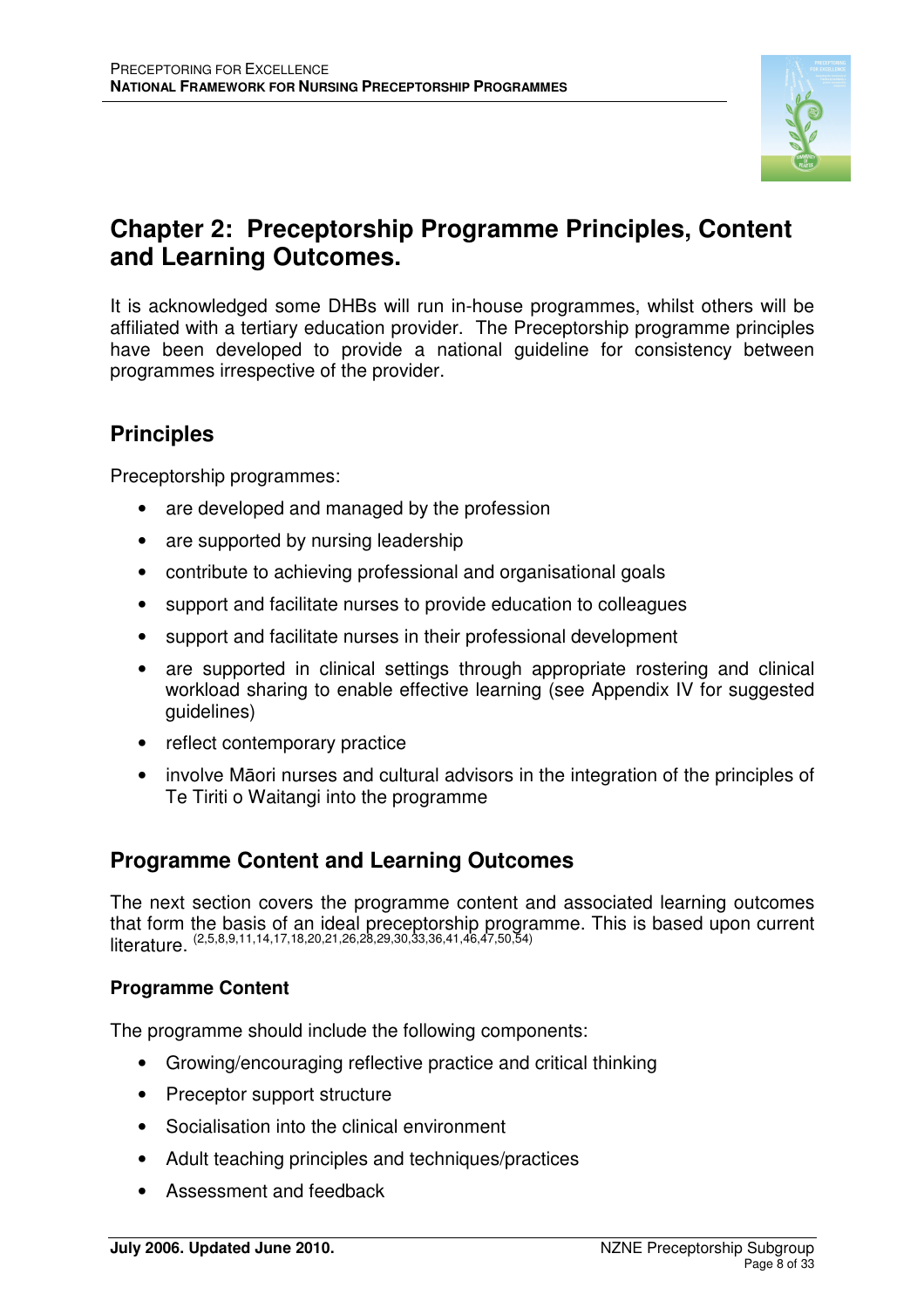

- Communication
- Conflict resolution
- The roles of the preceptorship team
- Direction and delegation
- Evaluation of the preceptor/preceptee relationship

## **Learning Outcomes suggested for preceptorship programmes**

**Preceptorship** 

- Define the word 'preceptor'
- Discuss differences between a preceptor, mentor, buddy and other nonpreceptoring roles
- Discuss the preceptorship programme/policy/guidelines of the DHB
- Discuss the role and responsibilities of all the members of the preceptoring team
- Describe the characteristics of preceptorship
- Discuss the benefits of preceptoring
- Consider how preceptorship contributes to achieving professional and organisational vision, goals and values e.g. Nursing Council of New Zealand, Nurse Entry to Practice Programme, recruitment and retention
- Highlight the challenging aspects of preceptorship and explore possible solutions to these
- Demonstrate skill development, role modelling and critical thinking

Socialisation

- Define the process of socialisation, including orientation
- Identify major barriers experienced by new nurses to a work area and explore solutions to these
- Describe the differences between a student, RN undergoing competence assessment/return to nursing programme, graduate nurse, experienced nurse and an internationally trained nurse. It is recognised that preceptoring internationally trained nurses requires extensive expertise in communication, cultural safety and competence requirements and other groups may have additional needs.
- Explore ways to assist the preceptee to become an integrated member of the team
- Discuss the four steps of socialisation/reality shock (honeymoon, shock, recovery, and resolution)
- Discuss the importance of cultural diversity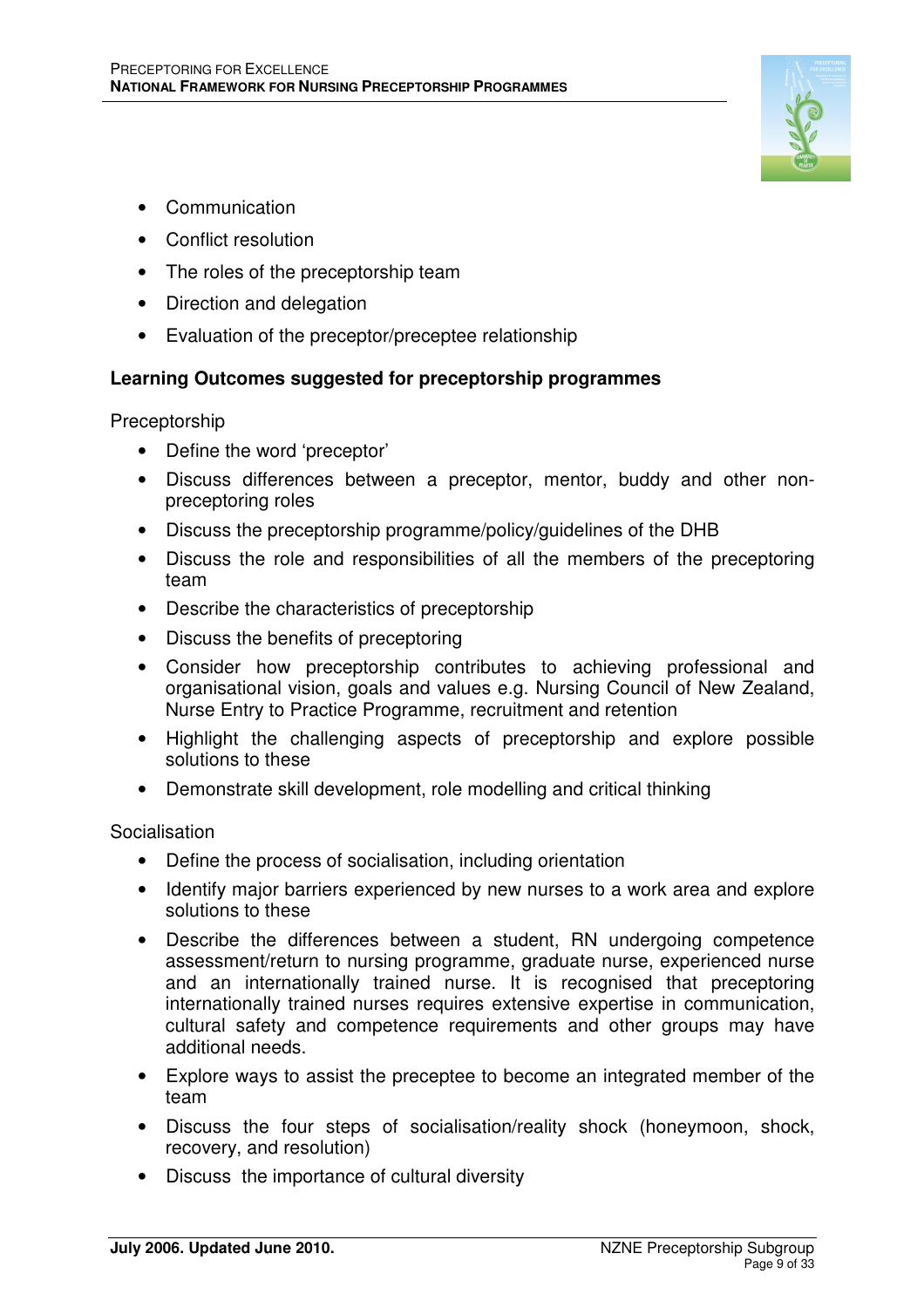

Adult Learning and Teaching Principles

- Identify the characteristics of adult learners
- Identify different adult teaching and learning styles
- Describe own learning style e.g. VARK, Kolb's learning cycle, Mumford & Honey
- Demonstrate how to adapt principles of adult learning to the preceptoring situation
- Identify ways of teaching technical skills

Assessment and Feedback:

- Identify learning needs of the preceptee including learning styles
- Discuss ways to implement a learning contract for the preceptor/preceptee (see Appendix V for example)
- Identify ways to prioritise preceptee learning needs
- Utilise tools to assess clinical competence e.g. tertiary institute's clinical assessment tools, DHB clinical assessment forms, NCNZ competencies, PDRPs
- Demonstrate the process of clinical assessment
- Discuss the importance of using constructive feedback
- Discuss the use of written and verbal feedback (formal and informal)

Communication:

- Discuss the core principles of effective communication skills
- Identify the different aspects of communication between the preceptor and preceptee
- Identify the support resources available for the preceptor/preceptee
- Recognise the importance of non-verbal communication
- Describe strategies to encourage team work and getting others on board

Conflict Management:

- Define conflict management
- Identify common conflict situations arising in their role as preceptors
- Explore the power issues between the preceptor/preceptee/area of practice
- Discuss conflict management resolution strategies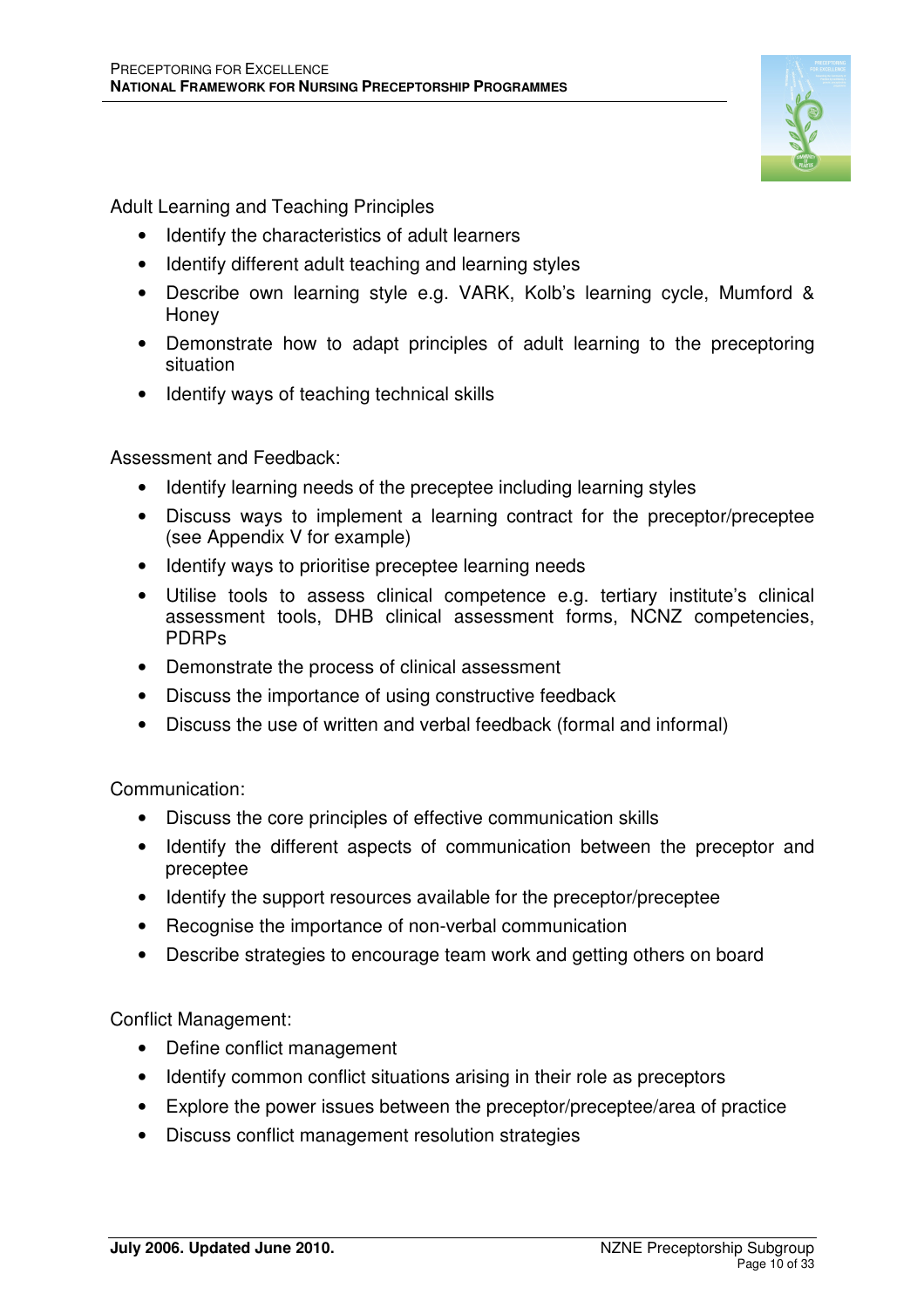

## **Evaluation**

It is acknowledged that evaluation is a very important part of developing and delivering any educational programme. It is recommended that the preceptorship programme be evaluated on a regular basis to ensure learning outcomes are met (see Appendix VI for example).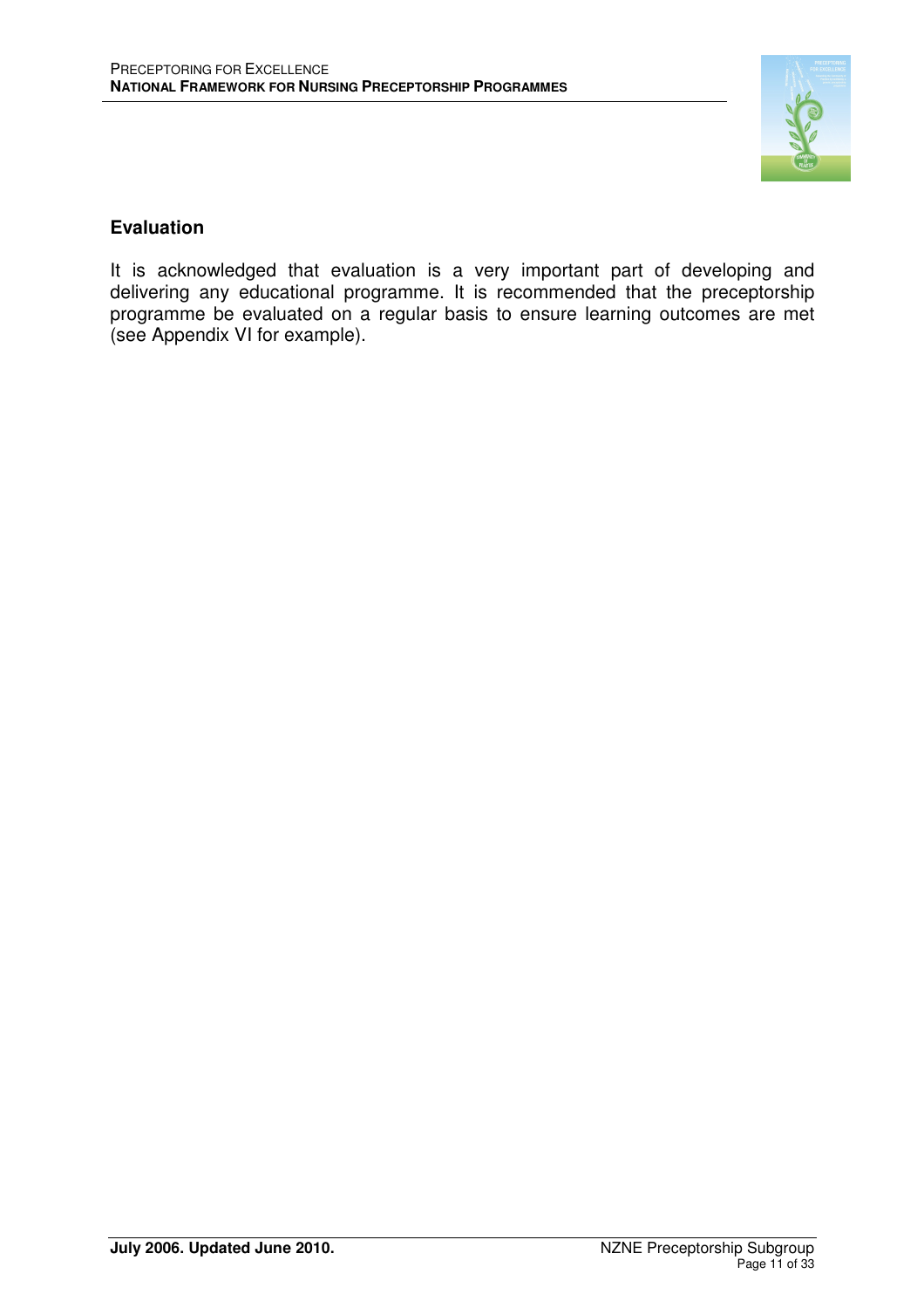

## **Chapter 3: Roles and Responsibilities of the Preceptorship Team**

This chapter outlines the roles and responsibilities of the preceptorship team to emphasise that preceptorship requires a team approach. (2,5,12,14,18,19,23,28,29,30,36,37,39,44,45,46,48,52,53)

## **Role of the Preceptor**

The Preceptor has the responsibility for:

### **Role Modelling**

- Demonstrating competent professional nursing practice and encouraging the preceptee to integrate clinical and professional practice
- Demonstrating effective communication skills with the team and patients
- Demonstrating knowledge of the patients of the area, common clinical needs and frequently used clinical skills
- Demonstrating patient centred care.

### **Skill Building**

- Developing a learning contract or similar incorporating the preceptee's goals for skill acquisition to function at the expected level of the work area
- Ensuring the preceptee becomes familiar with the core competencies of the work area
- Adjusting teaching styles to match the learning styles of the preceptee
- Creating learning opportunities, allowing for practice, repetition and selfcorrection
- Allowing the preceptee to focus on the steps of a skill with minimal distraction
- Work with Charge Nurse<sup>1</sup> to arrange extra clinical time off the work area as applicable, e.g. clinics, theatres, and/or clinical procedures.

## **Critical Thinking**

 $\overline{a}$ 

- Identifying previous knowledge and skill and use this as a base for setting achievable goals
- Empowering the preceptee to think through problems/trouble shoot

 $<sup>1</sup>$  Charge Nurse is used throughout this document however it indicates that it is the nurse in charge of</sup> the work area whatever the title they hold.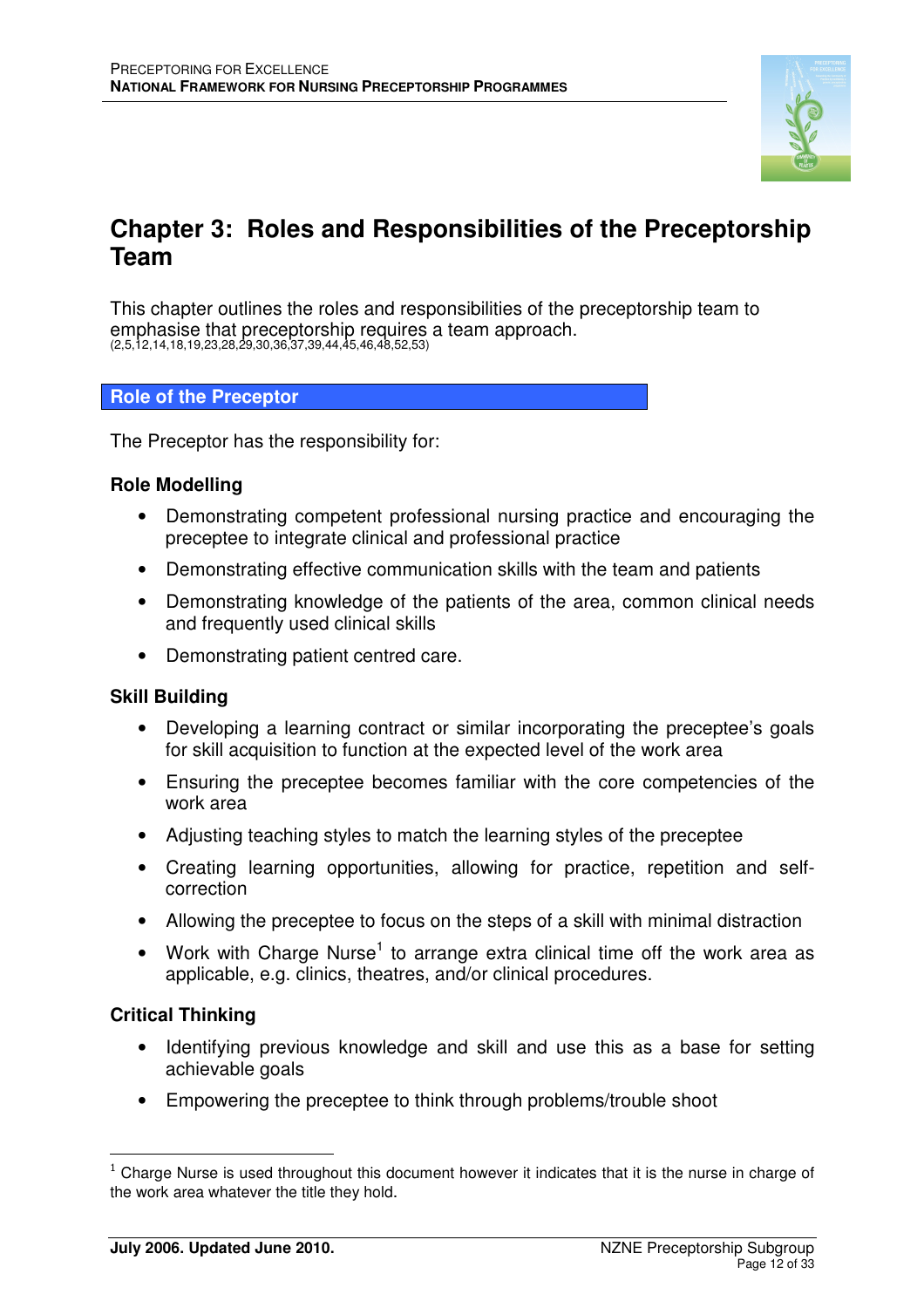

- Creating an environment which facilitates learning and risk taking, allowing preceptee to learn from safe mistakes
- Offering regular specific constructive feedback
- Having the ability to articulate the rationales for their practice.

## **Socialisation**

- Work with the team to welcome the new member to the institution and the work area
- Ensuring understanding of the social aspects of the ward, unspoken rules, unit functioning, chain of command, resources, etc
- Orientating the preceptee to the place of work, introduction, community of practice, team culture, rosters etc.
- Promoting an environment of trust
- Identifying other resource people to assist with learning.

The preceptor is required to

- Be accountable for their own practice
- Practice in accordance with the Vision and Values of the District Health Board
- Be familiar with the roles and responsibilities of both preceptor, preceptee and the rest of the preceptoring team
- Be familiar with new tools and policies in the area
- Be aware of all familiarisation processes of the area.
- Have input into the performance evaluations of the preceptee, providing constructive feedback on the preceptee's strengths and areas for improvement
- Take responsibility to obtain skills and knowledge necessary to guide a preceptee
- Be familiar with assessment and feedback skills and processes.

### **Role of Preceptee**

The Preceptee has the responsibility for

- Being proactive in stating own learning needs
- Feeding back on what is going well and not going well
- Identifying learning needs and assisting in preparing own education plan with preceptor

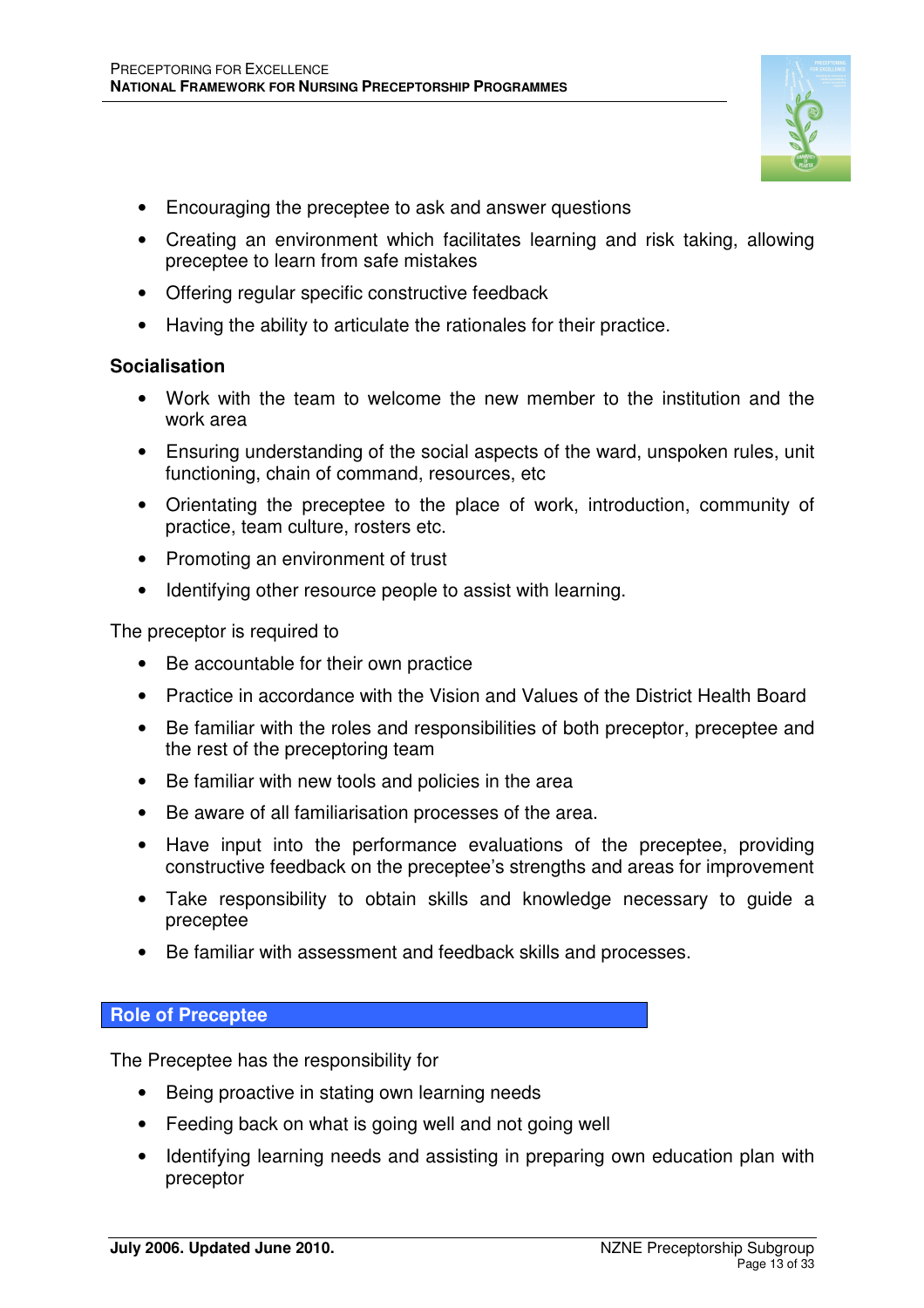- Demonstrating awareness of professional accountability and responsibility for own practice
- Being accountable for own learning
- Being open to learning and new experiences
- Being open to receiving constructive feedback
- Evaluating learning experience positively and negatively
- Integrating into the team and becoming familiar with team/work purpose, philosophy, culture and roles
- Being proactive with using available resources (critical thinking)
- Using assistance to problem solve
- Making theory/practice links relevant to work area
- Completing generic competencies of the organisation
- Taking opportunities to maximise learning and experiences
- Undertaking to acquire the core skills of the work area according to their level of practice, within a reasonable time frame so they can demonstrate safe practice in accordance with the Vision and Values of the District Health Board.

### **Role of the Charge Nurse, Team Leader, Nurse Manager etc**

- Practice in accordance with the Vision and Values of the District Health Board
- Welcoming new staff to the institution and the work area
- Introduce work area culture to new staff to assist in their integration
- Ensure appropriate rostering of new staff, matching preceptor to preceptee to maximise the learning outcomes of the preceptee
- Familiarise new staff to the Charge Nurse role and that person's expectations of staff in their work area
- Oversee the preceptor/preceptee relationship and process, and be a mediator in conflict
- Provide added support for preceptors new to the role, and manage the resulting clinical slowdown through appropriate rostering
- Be responsible for setting the ongoing professional development of the preceptee
- Receive feedback from the preceptor/preceptee relationship and other staff
- Give feedback to preceptor/preceptee and Nurse Educator on the progress of the preceptee and the relationship

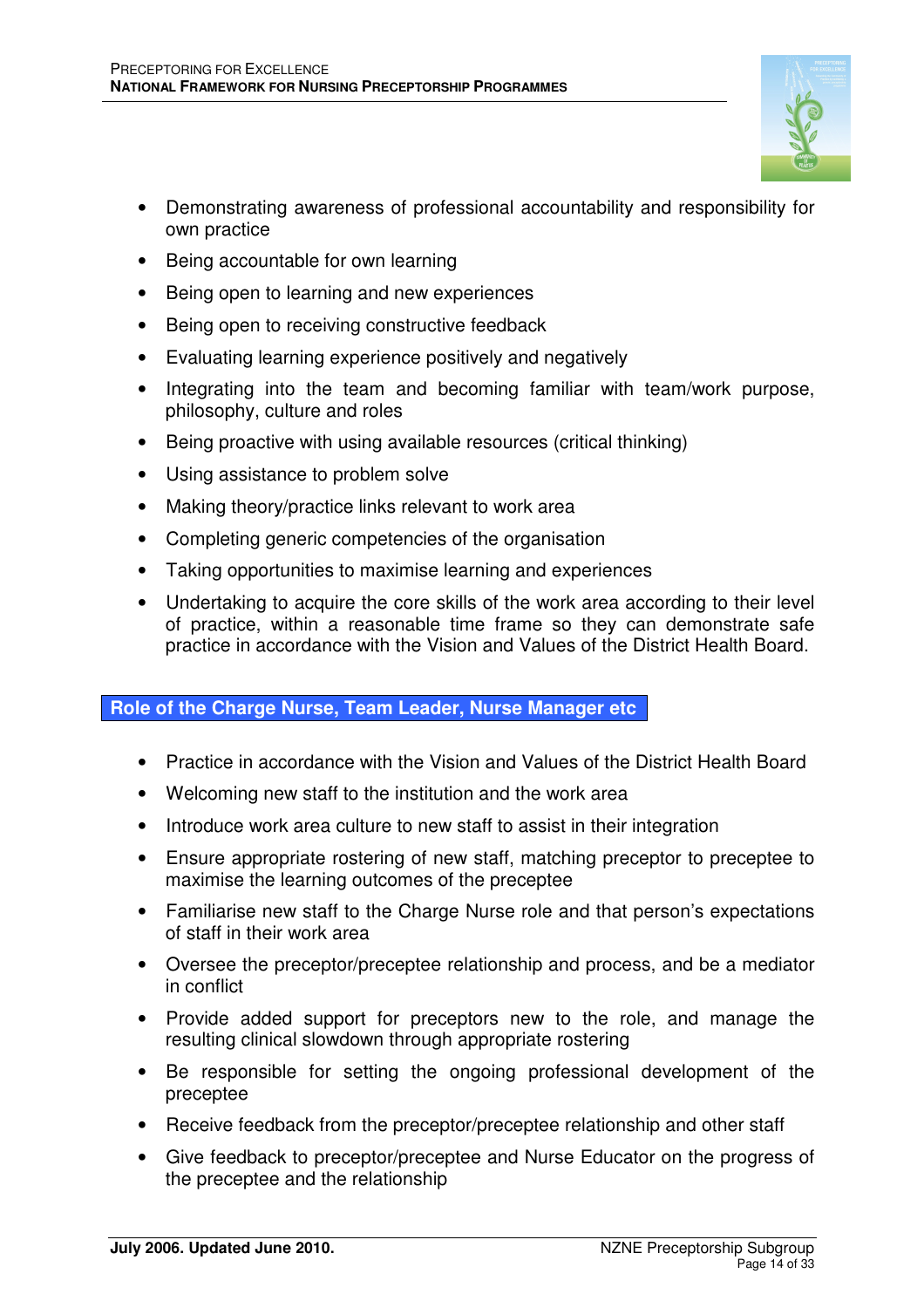

- Sets expectations of safe practice in clinical area to new staff
- Ensure performance appraisal and goal setting are undertaken.

### **The Role of Nurse Educator**

(Excludes University/Technical Institute Clinical Lecturer)

- Welcoming new staff to the workplace and clinical environment
- Select and match preceptor to preceptee in conjunction with the Charge Nurse based on skill mix and learning needs analysis
- Familiarise new staff to the Nurse Educator role and their expectations
- Assist in evaluation of preceptee progress
- Support the preceptor in their role, coaching and developing preceptor skills
- Liaise with Charge Nurse to identify and facilitate educational opportunities for future preceptors (succession planning)
- Provide added support for preceptors new to the role

### **Role of Other Staff in the Work Environment**

- Welcome new staff to the institution and the work area
- Support the preceptor/preceptee relationship and recognise preceptor's need to spend non-clinical time with preceptee
- Support preceptors new to the role to meet the preceptee's needs
- Give feedback to preceptor and charge nurse about preceptee progress
- Role model independent, safe practice and professional behaviour

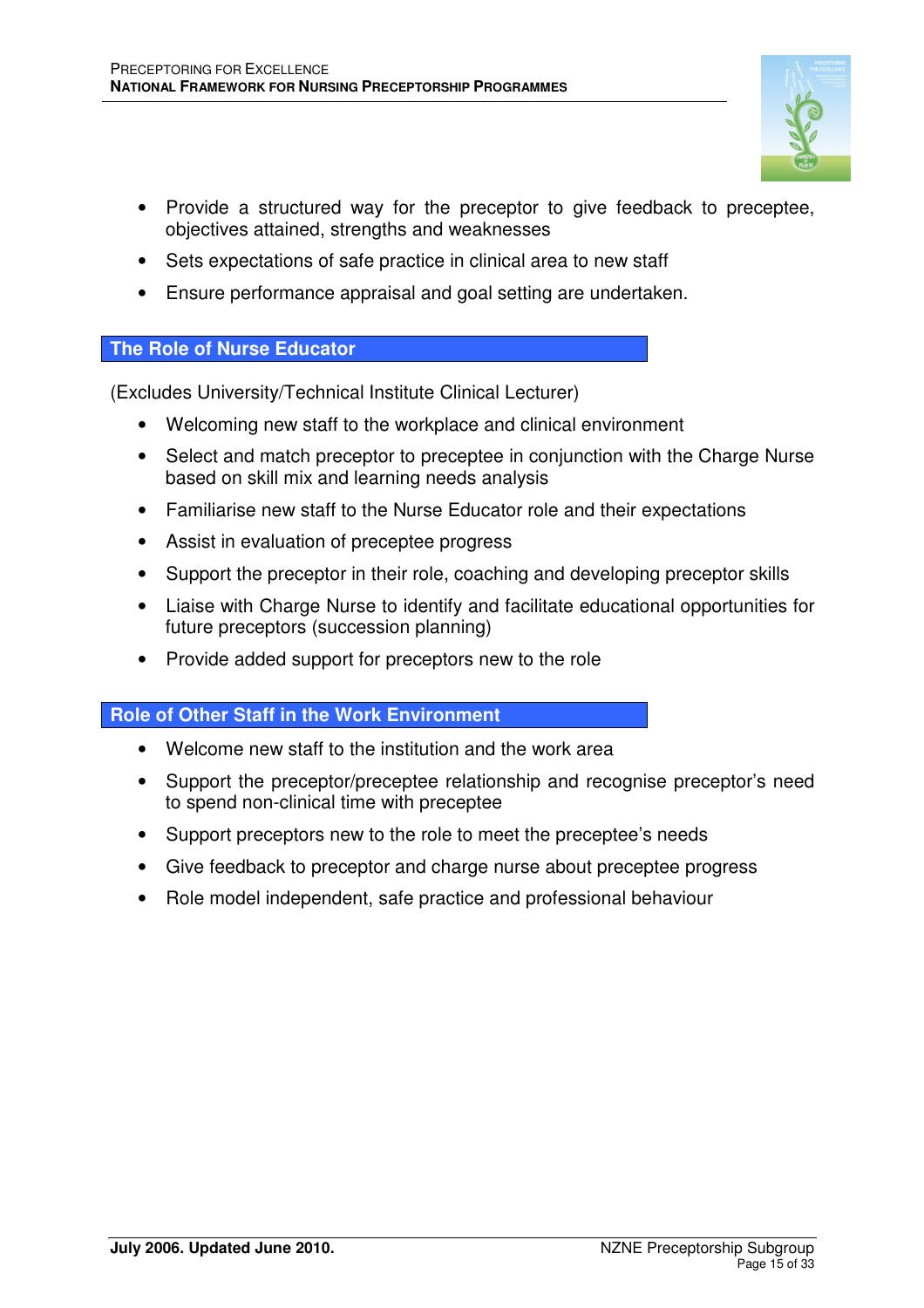

## **References**

- 1. Ahmed, S. (2004). Warmly welcomed. Nursing Standard. August 18 (49). 22-23.
- 2. Anderson, D. (2008). Preceptor Training: A vital Component to reducing firstyear turnover. Med-Surg Matters. 17 (3) 4-5.
- 3. Atencio, B.L., Cohen, J. & Gorenberg, B. (2003). Nurse Retention: is it worth it? Nursing Economics\$. Vol 21(6) 262-299.
- 4. Bain l. (1996). Preceptorship: a review of the literature. Journal of Advanced Nursing. 24. 104-107.
- 5. Baltimore, J. (2004). The hospital clinical preceptor: essential preparation for success. The Journal of Continuing Education in Nursing. May/June 2004. 35(3). 133-140
- 6. Bola, T; Driggers, K; Dunlap, C & Ebersole, M. (2003) Foreign-educated nurses. Strangers in a strange land. Nursing Management. July. 39-41.
- 7. Canterbury DHB. (2003) Learning Contract.
- 8. Cavanaugh, D. & Huse, A. (2004). Surviving the nursing shortage: developing a nursing orientation program to prepare and retain intensive care nurses. The Journal of Continuing Education in Nursing. Vol 35(60. 251-256.
- 9. Cope, P., Cuthbertson, P., Stoddart, B., (2000). Situated learning in the practice placement. Journal of Advanced Nursing. Vol 34(4).
- 10. Davis, C.R., (2003). Helping International Nurses adjust. Nursing 2003. Vol 33(6). 86-87.
- 11. Delaney, C., (2003). Walking a Fine Line: Graduate Nurses' Transition Experiences during Orientation. Journal of Nursing Education. Vol 42(10).
- 12. Dibert, C. & Goldenberg, D. (1995). Preceptor's perceptions of benefits, rewards, supports & commitment to the preceptor role. Journal of Advanced Nursing. 21, 1144-1151.
- 13. Domrose, C. (2002). A guiding hand. Nurse Week. http://www.nurseweek.com/news/features/02-02/mentor\_print.html. 16/4/2005.
- 14. Freiburger, O. (2002) Clinical issues: preceptor programmes. Nurse Educator. Vol 27(2). 58-60.
- 15. Gelinas, L. & Loh, D.Y. (2004). The effect of workforce issues on patient safety. Nursing Economic\$. Vol 22(5). 266-279.
- 16. Gerrish, k. (2000). Still fumbling along? A comparative study of the newly qualified nurse's perception of the transition from student to qualified nurse. Journal of Advanced Nursing. 32(2). 473-480.
- 17. Gerrish, K. & Griffith, V. (2004). Integration of Overseas Registered Nurses: evaluation of an adaptation programme. Journal Of Advanced Nursing. Vol 45(6) 579-587.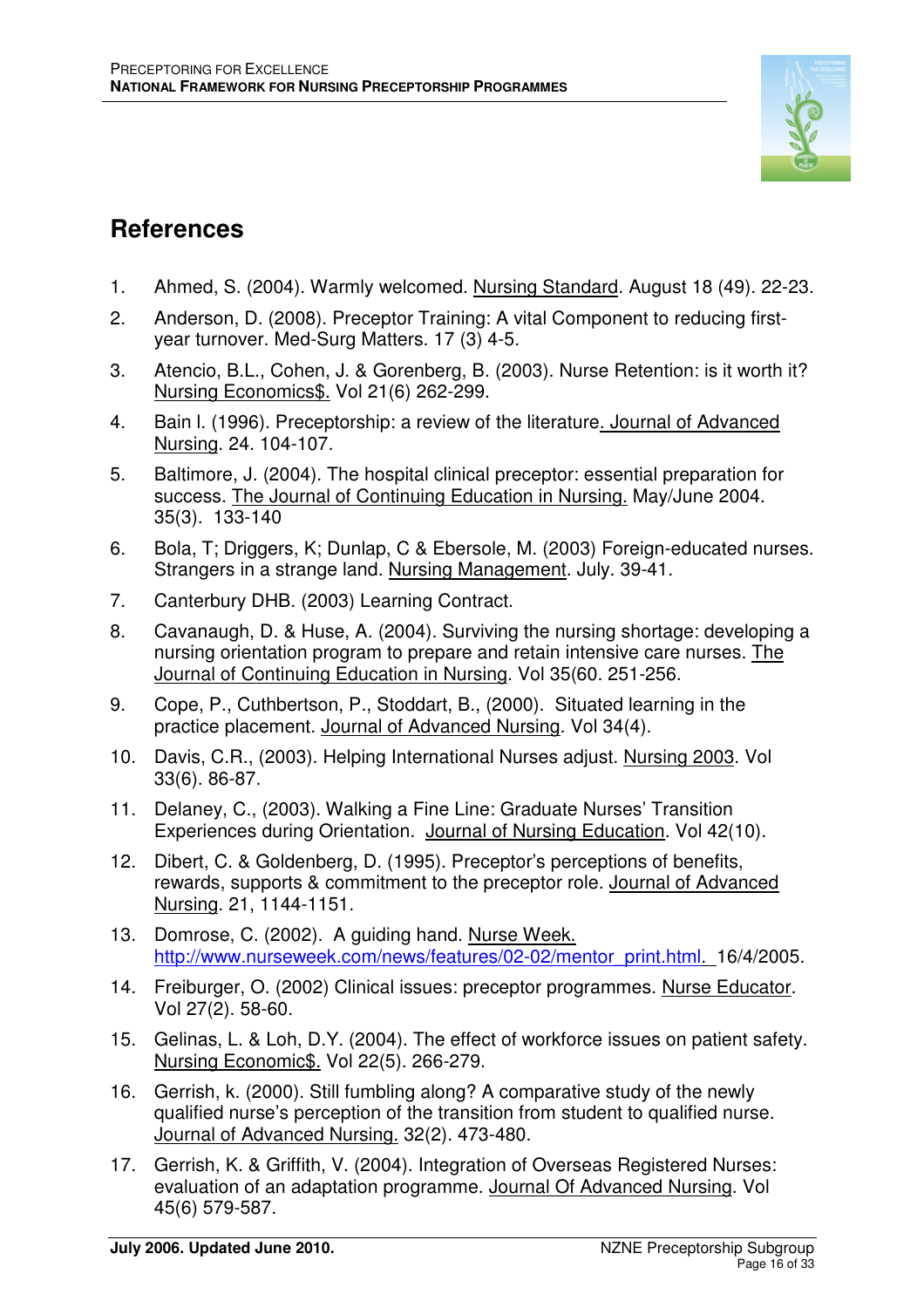

- 18. Haggerty,C., McEldowney, R., Wilson, D. & Holloway, K. (2009). Growing our Own: An Evaluation of Nurse Entry to Practice programmes in New Zealand 2006-2009. Wellington: Author.
- 19. Hobbs, J. & Green, S. (2003). Development of a preceptorship programme. British Journal of Midwifery. June 2003, 11 (6). 372-375.
- 20. Hom, E.M. (2003). Coaching and Mentoring New Graduates Entering Perinatal Nursing Practice. Journal of Perinatal & Neonatal Nursing, 17, 1, 35- 49.
- 21. Hrobsky, P. & Kersbergen, L (2002). Preceptors' perceptions of clinical performance failure. Journal of Nursing Education. Vol 41(12). 550-553.
- 22. Hyrkas, K. & Shoemaker, M. (2007). Changes in the preceptor role: revisitng preceptor's perceptions of benefits, regards, support and commitment to the role. Journal of Advanced Nursing. 60 (5) 513-524.
- 23. Johnson, C. (1999). What makes a good preceptor? Kai Tiaki New Zealand. November 1999. 17.
- 24. Lee, T., Tzeng, W,. Lin, C. & Yeh, M. (2009). Effects of a preceptorship programme on turnover rate, cost, quality and professional development. Journal of Clinical Nursing. 18. 1217-1225.
- 25. Lockwood-Rayermann, S. (2003) Preceptor leadership style and the nursing practicum. Journal of Professional Nursing, 19(1), 32-37.
- 26. McCarty, M. & Higgins, A. (2003). Moving to an all graduate profession: preparing preceptors for their role. Nurse Education Today. Vol 23. 89-95.
- 27. Myers, S., Reidy, P., French, B., McHale, J., Crisholm, M. & Griffen, M. (2010). Safety concerns of hospital-based new-to-practice registered nurses and their preceptors. The Journal of Continuing Education in Nursing. 41 (4) 163-171.
- 28. Myrick, F. (2002) Preceptorship and critical thinking in Nursing Education. Journal of Nursing Education. Apr 2002. 41(4). 154-164.
- 29. Myrick F. & Yonge, O. (2004).Enhancing critical thinking in the preceptorship experience in nursing education. Journal of Advanced Nursing. 45(4) 371-380.
- 30. Myrick F. & Yonge, O. (2005) Nursing Preceptorship. Connecting Practice & Education. Lippincott Williams & Wilkins. Philadelphia.
- 31. Nehls, N., Rather, M. & Guyette, M. (1997). The preceptor model of clinical instruction: the lived experiences of students, preceptors and faculty-of- record. Journal of Nursing Education. Vol 36(5). 220-227.
- 32. Nelson, J., Apenhorst, D., Carter, L., Mahlum, E., & Schneider, J. (2004). Coaching for competence. MEDSURG Nursing. Vol 13(1). 32-35.
- 33. Neumann, J; Brady-Schluttner, K; McKay, A; Roslien, J; Twedell, D & James, K. (2004). Centralising a registered nurse preceptor programme at the institutional level. Journal for Nurses in Staff Development. 20(1), 17-24.
- 34. New Zealand Institute of Health Management Auckland Branch. (2004) Survey show New Zealand worst at training own nurses. 22. 1-3.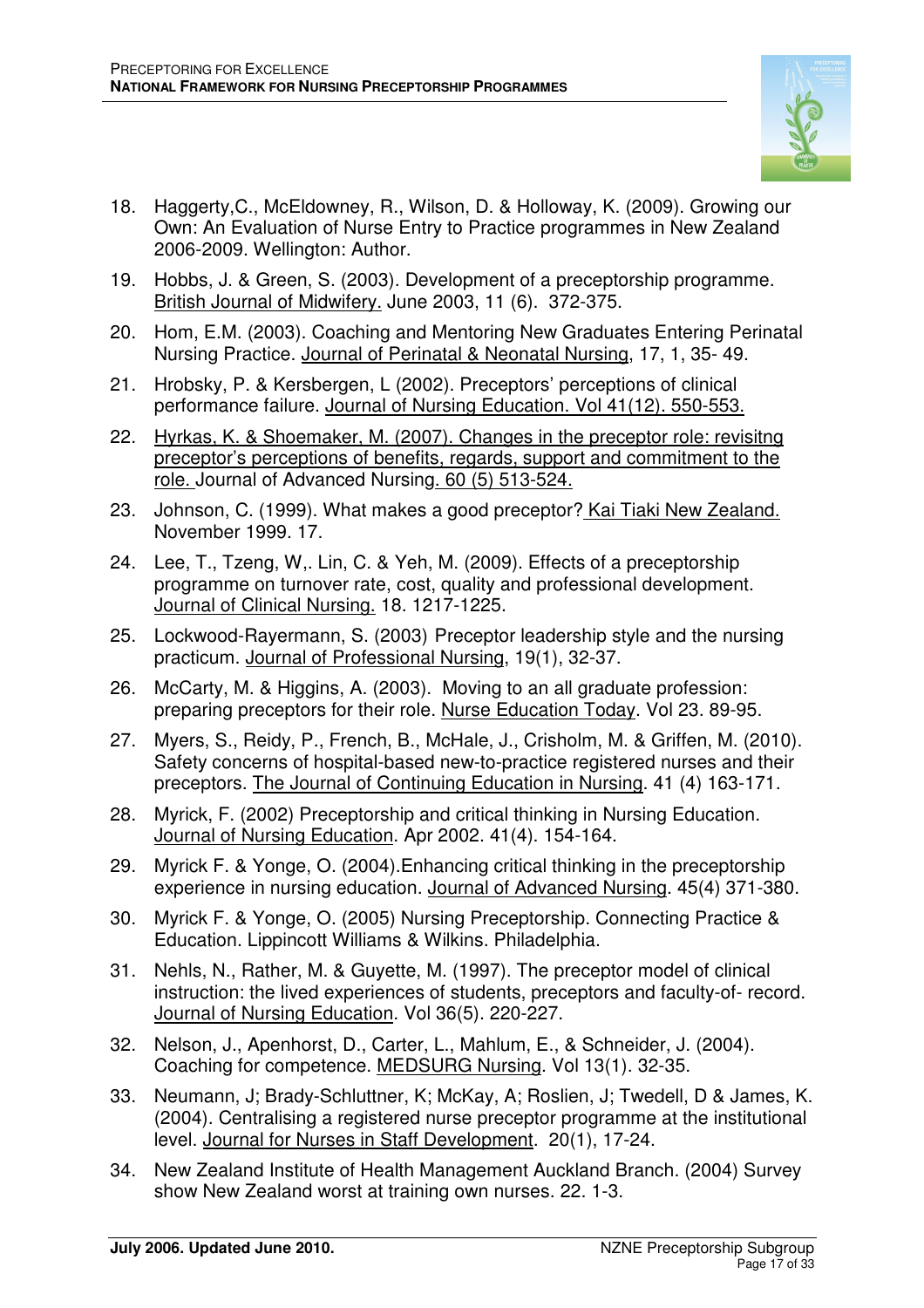

- 35. Norton Healthcare. (2005) Norton Navigators. http://www.nortonhealthcare.com/pdf/careers\_navigators\_application\_2005 accessed 23/11/2005.
- 36. Nursing & Midwifery Council. (2002) Supporting nurses and nurses through lifelong learning. United Kingdom Nursing & Midwifery Council.
- 37. O'Malley, C., Cuncliffe, C., Hunter, S., & Breeze, J. (2000). Preceptorship in practice. Nursing Standard. Vol 14 (28) 45-49.
- 38. Ryan, M. (2003). A buddy programme for International Nurses. Journal of Nursing Administration. Vol 33(6). 350-352.
- 39. Sandau, K., & Halm, M. (2010). Preceptor-based orientation programs: effective for nurses and organisations? American Journal of Critical Care. 19 (2)184-206.
- 40. Schaubhut, R., & Gentry, J. (2010). Nursing preceptor workshops: partnership and collaboration between academia and practice. The Journal of Continuing Education in Nursing. 41 (4) 155-160.
- 41. Schneller, S & Hoeppner, (1994). Preceptor Development, use a staff development specialist. Journal of Nursing Staff Development, 10, 5, 249-250.
- 42. Sorenson, H., Yankech, R. (2008). Precepting in the fast lane: improving critical thinking in new graduate nurses. The Journal of Continuing Education in Nursing. 39 (5) 208-216.
- 43. Speers, A; Strzyzewski, N & Ziolkoski, L. (2004) Preceptor preparation, an investment in the future. Journal for Nurses in Staff Development. May/June 2004.127-133
- 44. Steed, C.K. (3004) Eating our young isn't practiced here. Nursing 2004. Vol 34(8). 43.
- 45. Trent Neonatal Intensive Care Network. (2004). Guidelines for preceptorship for newly appointed nurses/midwives.
- 46. Trevitt, C., Grealish, L. & Reaby, L. (2001). Students in transit: using a self directed preceptorship package to smooth the journey. Journal of Nursing Education. Vol 40 (5). 225-228.
- 47. Tsang, H., Paterson, M., Pacer, T., (2002). Self-directed learning in the fieldwork education with learning contracts. British Journal of Therapy and Rehabilitation; Vol 9(5).
- 48. Walker, J. (1998). The transition to registered nurse: the experience of a group of New Zealand degree graduates. Nursing Praxis in New Zealand. 13(2). 36- 43.
- 49. Wicket, D. & McCutcheon. (2002). Issues of qualification assessment for nurses in a global market. Nurse Education Today. Vol 22. 44-52.
- 50. Wilkinson, J. (2004). Using adult learning theory to enhance clinical teaching. Nursing Praxis in New Zealand. 20(1), 36-44.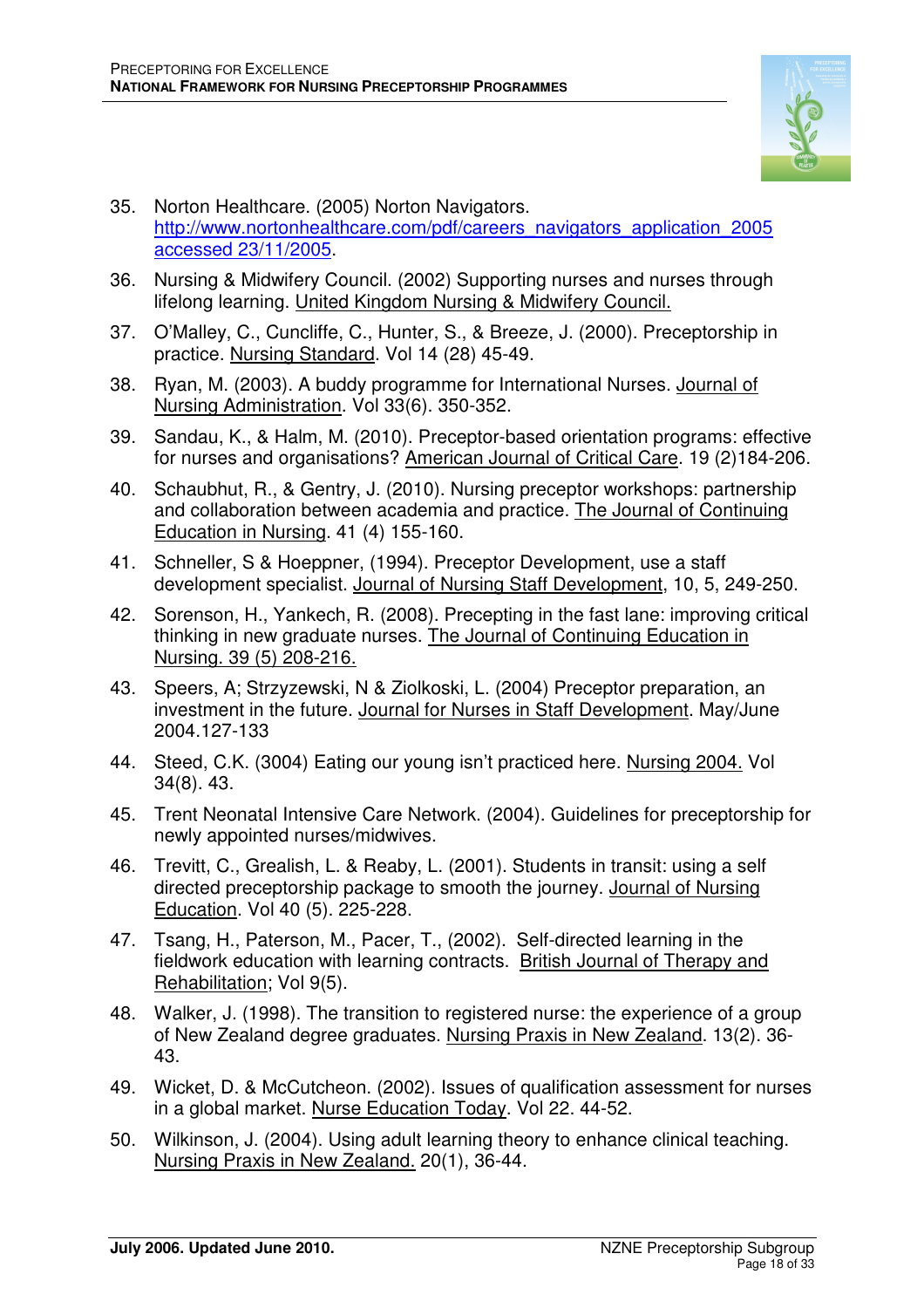

- 51. Williamson-McBride, T. (2010). Preceptorship planning is essential to perioperative nursing retention: matching teaching and learning styles. Canadian Operating Room Nursing Journal. 28 (1) 8-21.
- 52. Wolfensperger Bashford, C. (2002). Breaking into orthopaedic nursing: preceptorship for novice nurses. Orthopaedic Nursing. Vol: 21 (3). 14-20.
- 53. Wright, A. (2002) Precepting in 2002. The Journal of Continuing Education in Nursing. Vol 33(30. 138-141.
- 54. Yi, M & Jezewski, M.A. (2000) Korean Nurses' adjustment to hospitals in the United States of America. Journal of Advanced Nursing. 32 (3) 721-729.
- 55. Yonge, O., Krahn, H., Trojan, L., Reid, D., & Haase, M. (2002). Being a preceptor is stressful. Journal for Nurses in Staff Development. Vol 18(1) 22-27.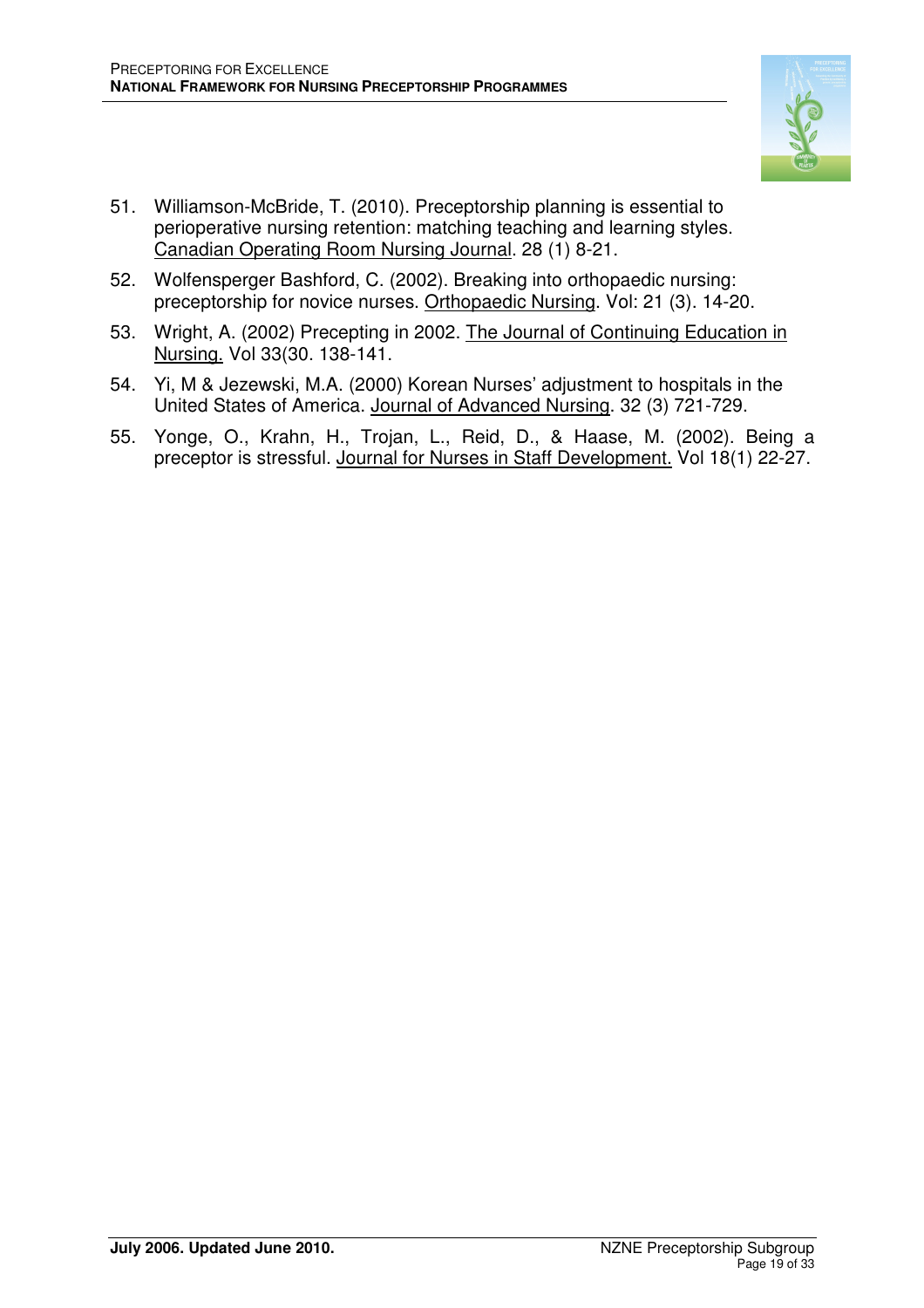

## Appendix I: Policy Example **EXAMPLE ONLY**

## **Appendix I: Policy and Preceptorship Standards Example**

### *PRECEPTORSHIP STANDARDS*

- 1. Clinical Nurse / Midwifery Managers are required to identify appropriate preceptors prior to the preceptees arrival in the department and against agreed selection process.
- 2. During the orientation period, the preceptor and preceptee shall be rostered on the same shifts and be given an appropriate workload to enable effective outcomes. Following this, and for the next three (3) months, the preceptor and preceptee shall be rostered on the same shift at least once a week.
- 3. A defined area-specific orientation programme must be discussed and followed.
- 4. A review of the preceptees past experience should be ascertained in order that the preceptee can attain skills needed to function at their expected level as per their employment contract or Professional Development & Recognition Programme (PDRP) requirements.
- 5. The preceptor must follow the Preceptor Role Specification.
- 6. There must be liaison between Clinical Nurse / Midwifery Manager, Nurse Co-ordinator – Graduate Nurse Programme (for graduate nurses), Nurse / Midwifery Educators and Preceptors.
- 7. The preceptor and preceptee will meet formally during the course of the placement to discuss and document progress. For graduate nurses, this will be as per the requirements of the Nursing Entry to Practice (NETP) specifications. This allows for joint development of goals, assessment of progress and placement / rotation final assessment.
- 8. The organisation must ensure that there are sufficient trained preceptors available to precept new staff.
- 9. It is the responsibility of the preceptor to maintain his or her own level of education and practice.

Preceptors working with graduate nurses will:

- Be provided with relevant initial and continuing education for the equivalent of two (2) days (16 hours) per year.
- Be supported by the programme co-ordinator who will also provide peer review.
- Provide the graduate with a three (3) month placement assessment.
- Be committed to providing (to the graduate) and receiving feedback on their performance as a preceptor.
- Provide the co-ordinator of the programme with an evaluation and feedback on the NETP Programme.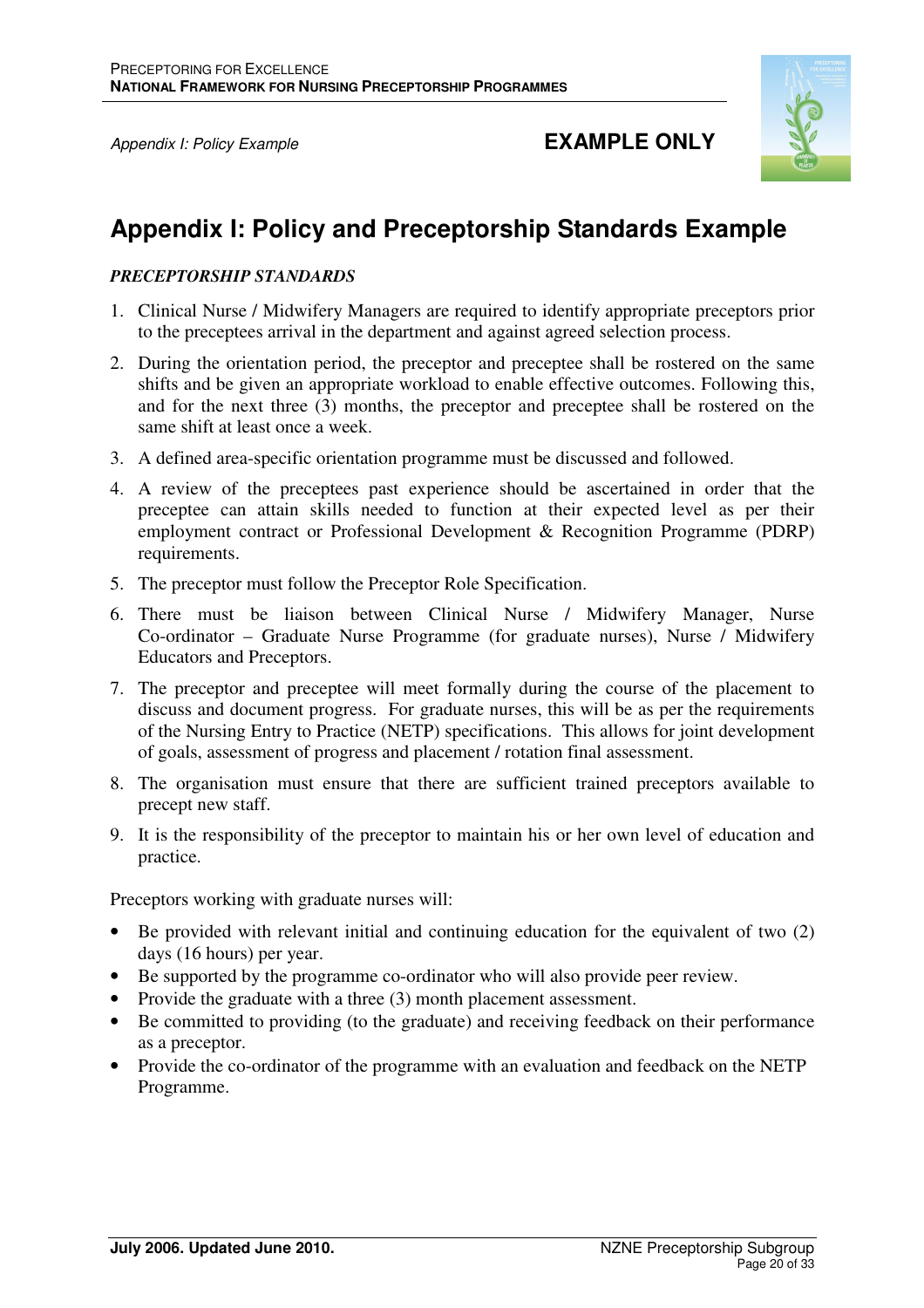## Appendix I: Policy Example **EXAMPLE ONLY**



#### *PRECEPTOR ROLE SPECIFICATION STANDARD*

- Preceptorship is a clinical educational strategy where the preceptor and preceptee work together for a specified period of time.
- Preceptorship is a process of teaching and induction to the clinical environment.
- Preceptors are allocated to all new members of the nursing team to familiarise them with the work area and unique practice requirements.

### *OBJECTIVE*

### **Preceptor Pre requisites**

- Clinical experience in the area of practice, 'Competent' Step 3 and above on the Professional Development & Recognition Programme
- Has a desire to be a preceptor and completed a Preceptorship training course
- Functioning as a role model and demonstrates consistently a positive and proactive attitude within clinical area
- Well established time management and decision making skills
- Willingness and ability to teach in a one to one situation, with knowledge of adult learning principles
- Active in extending own professional growth and encouraging others
- Able to communicate clearly and give constructive feedback and assist others to meet identified needs
- Demonstrated leadership skills
- Contributes to preceptees performance appraisal

#### **Preceptor Role Definition**

| <b>Key responsibilities</b>      | <b>Expected outcomes</b>                                                                       |
|----------------------------------|------------------------------------------------------------------------------------------------|
| Orientation of preceptee to ward | Provide a safe, effective, comprehensive<br>$\bullet$                                          |
| / department / service.          | introduction to the clinical workplace.                                                        |
|                                  | Aware of emergency procedures, policies and<br>procedures and ward / department work processes |
|                                  | Introduction to members of the multi disciplinary                                              |
|                                  | team                                                                                           |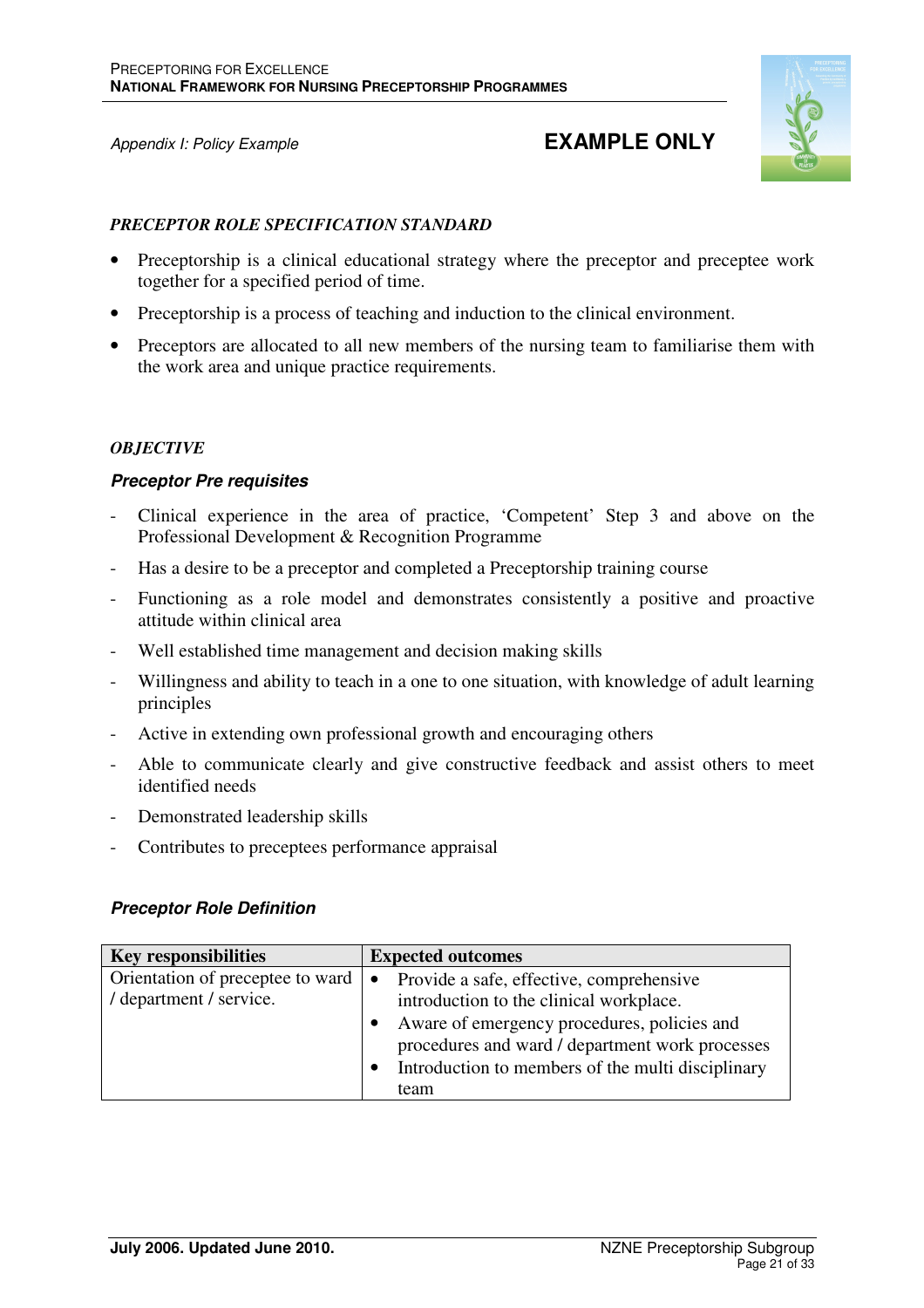## Appendix I: Policy Example **EXAMPLE ONLY**



| <b>Key responsibilities</b>                                                                                 | <b>Expected outcomes</b>                                                                                                                                                                                                                                                                                                                                                                                                                                                                                                                |
|-------------------------------------------------------------------------------------------------------------|-----------------------------------------------------------------------------------------------------------------------------------------------------------------------------------------------------------------------------------------------------------------------------------------------------------------------------------------------------------------------------------------------------------------------------------------------------------------------------------------------------------------------------------------|
| Plan attainment of skills needed<br>by preceptee to function at the<br>expected level on the PDRP           | Skills and knowledge are obtained either through<br>$\bullet$<br>one on one teaching by preceptor, ward /<br>department sessions or attending organisation<br>sessions<br>Preceptor will ensure opportunities arise where<br>$\bullet$<br>learning can occur<br>A plan is formulated of how the skills will be<br>attained within a defined time frame - this is on<br>agreement by both the preceptor and preceptee<br>Core skills, such as medication, IV certification,<br>and CPR certification are obtained as soon as<br>possible |
| Sets appropriate workload to<br>increase independence of<br>preceptee, as necessary skills<br>are obtained  | Preceptee will confidently increase independence<br>$\bullet$<br>in practice while maintaining safe practice at all<br>times<br>Preceptee will be able to time manage and set<br>$\bullet$<br>priorities in their workload                                                                                                                                                                                                                                                                                                              |
| Provides continuous feedback<br>on progress and support in their<br>new role                                | Formal assessments are completed in the agreed<br>$\bullet$<br>timeframes<br>Informal feedback is given immediately and used<br>$\bullet$<br>as a learning situation                                                                                                                                                                                                                                                                                                                                                                    |
| Formal and informal evaluation                                                                              | All parties concerned discuss outcomes, progress<br>$\bullet$<br>and issues frequently<br>Progress monitored and evaluation forms<br>$\bullet$<br>completed. Issues identified and managed in<br>consultation with manager                                                                                                                                                                                                                                                                                                              |
| Take responsibility to obtain<br>new skills and knowledge<br>required to teach preceptee<br>required skills | Preceptor will be able to teach required skills or<br>$\bullet$<br>delegate to a practitioner who has the skills                                                                                                                                                                                                                                                                                                                                                                                                                        |

## **REFERENCES**

- Specification for Nursing Entry to Practice (NETP) Programme Learning Framework DHBNZ
- Preceptor Handbook Graduate Nurse Programme
- \* For new graduates involved in NETP programmes this process must also involve the new graduate coordinator (see NETP programme HWNZ specifications).
- \*\* For new graduates involved in a NETP programme this period is six weeks as per NETP programme HWNZ specifications

\*\*\*for new graduates involved in NETP programme refer to the NETP programme HWNZ specifications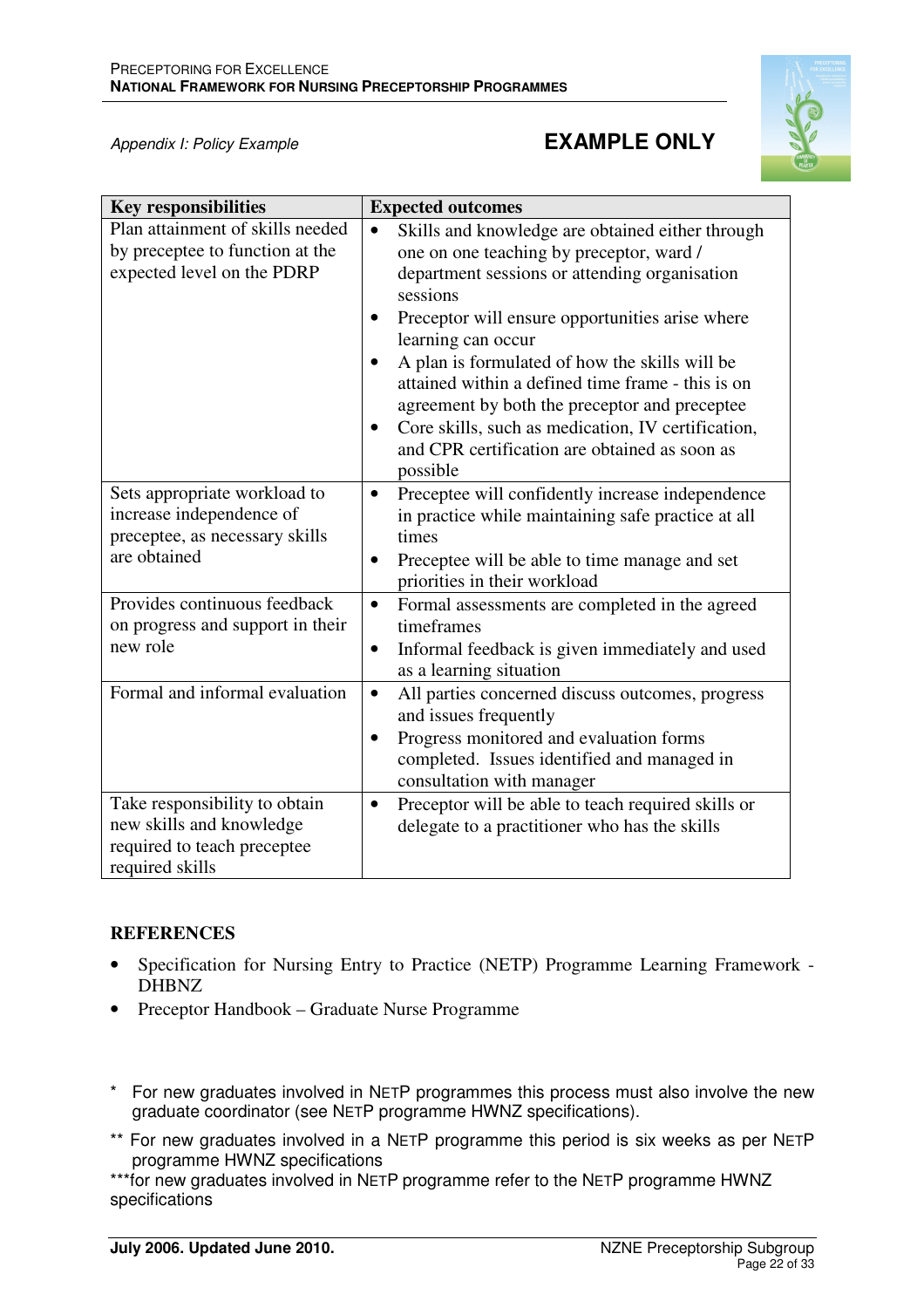

## **Appendix II: Application Form**

## **PRECEPTOR COURSE**

Application form for Registered Nurse/Midwife.

| <b>Personal Information</b> |                                       |
|-----------------------------|---------------------------------------|
| Name:                       |                                       |
| Ward/Unit/PHO etc:          |                                       |
| <b>Contact Details</b>      |                                       |
|                             | ------------------------------------- |
|                             |                                       |

## **Personal References**

| Name:                             |                                                                                  |          |
|-----------------------------------|----------------------------------------------------------------------------------|----------|
| Relationship:                     |                                                                                  |          |
| Area of work:                     |                                                                                  |          |
| Email:                            |                                                                                  |          |
| Phone:                            |                                                                                  |          |
|                                   |                                                                                  |          |
| Name:                             |                                                                                  |          |
| Relationship:                     |                                                                                  |          |
| Area of work:                     |                                                                                  |          |
| Email:                            |                                                                                  |          |
| Phone:                            |                                                                                  |          |
| <b>PDRP Level:</b>                |                                                                                  |          |
| Previous performance review date: |                                                                                  |          |
|                                   | One of the review objectives indicates a desire to become a preceptor:           | Yes / No |
|                                   | Give an example of a time when you encouraged or coached someone in their career |          |
|                                   |                                                                                  |          |
|                                   |                                                                                  |          |
|                                   |                                                                                  |          |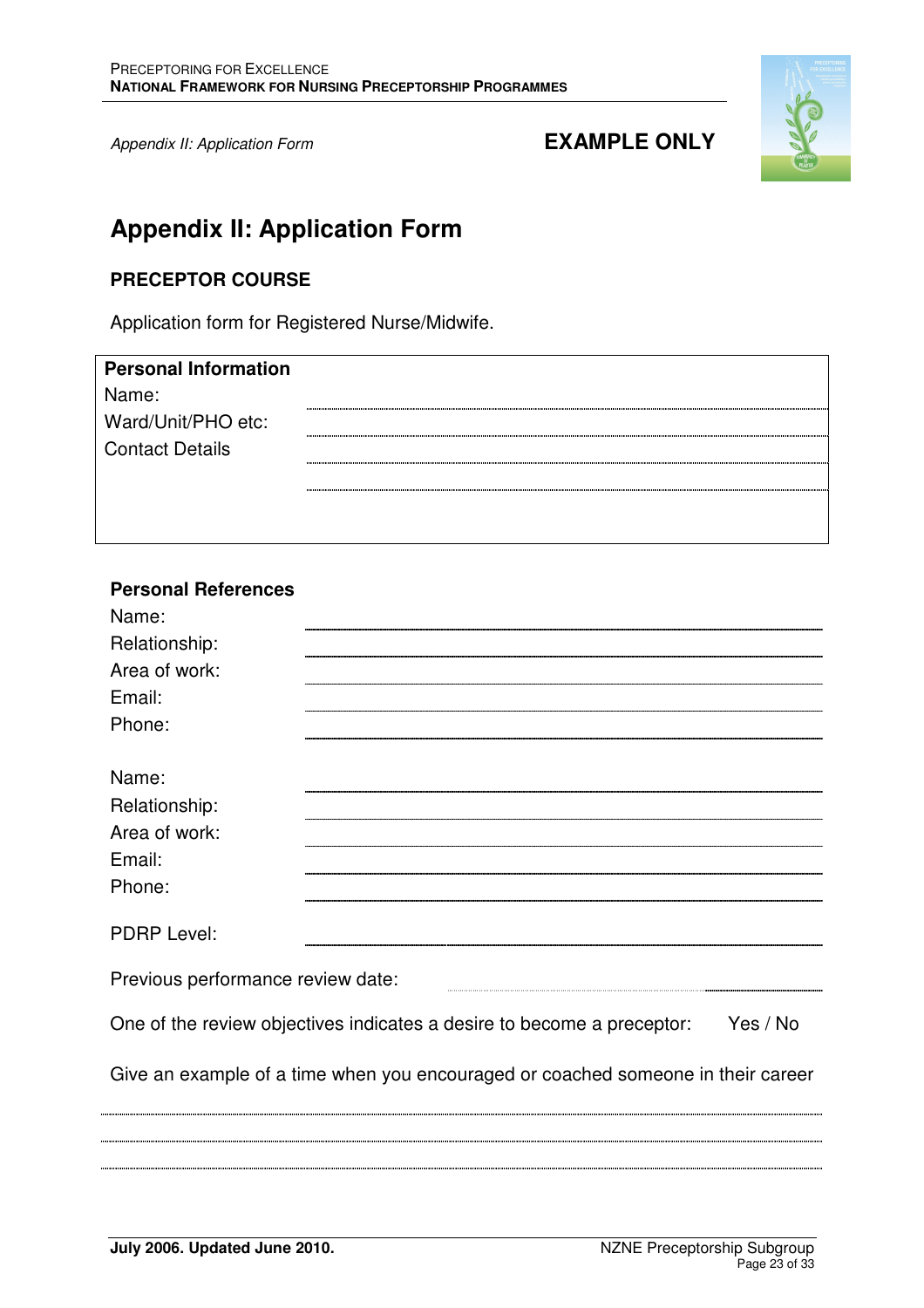

Describe your reason/s for wanting to be a Preceptor

What five (5) expectations do you have for a new staff member? In other words, what do you expect from the person that you are preceptoring?

Flexibility is important in a preceptor. Describe a time when you were flexible at work

The applicant acknowledges that the information provided is true, accurate and complete.

By signing this form the applicant agrees to participate fully in the preceptorship programme. The applicant also agrees to sign the learning contract with the preceptee on their commencement of work.

Name (print):

Signature: Date: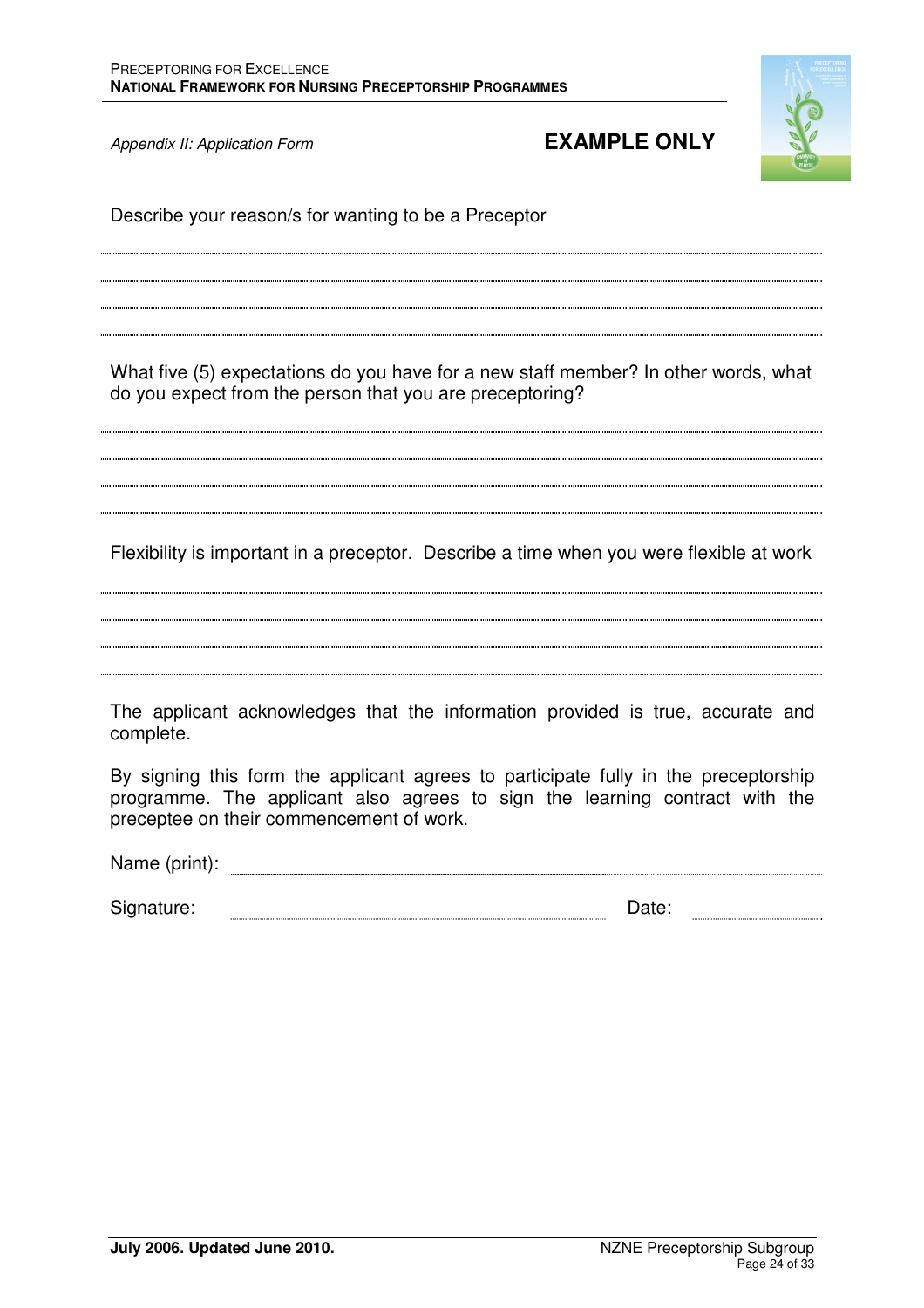

### **Line Manager Recommendation**

Please fill out the questions below.

| Line Manager's Name:                                  |  |
|-------------------------------------------------------|--|
| Phone:                                                |  |
| Length of time in which you have known the applicant: |  |
| Applicant's Name:                                     |  |
| PDRP level:                                           |  |
| Date Due:                                             |  |

|                                            | Low | $\overline{2}$ | 3 | 4<br>High | N/A |
|--------------------------------------------|-----|----------------|---|-----------|-----|
| Desire to teach                            |     |                |   |           |     |
| Non-judgemental attitude toward co-workers |     |                |   |           |     |
| Ability to adapt to new situations         |     |                |   |           |     |
| Personal confidence                        |     |                |   |           |     |
| Commitment to the development of others    |     |                |   |           |     |
| Commitment to the development of staff     |     |                |   |           |     |
| Competent in area of expertise             |     |                |   |           |     |
| Follows through on commitments             |     |                |   |           |     |
| Flexibility                                |     |                |   |           |     |
| <b>Additional comments:</b>                |     |                |   |           |     |
|                                            |     |                |   |           |     |
|                                            |     |                |   |           |     |
|                                            |     |                |   |           |     |
|                                            |     |                |   |           |     |

Please indicate urgency requirement of the training

2 months 4 months 6 months Other Non-urgent

By signing below, I give my recommendation and permission for the applicant to participate in the Preceptor Programme

| Signature (required) |  |  |
|----------------------|--|--|
|                      |  |  |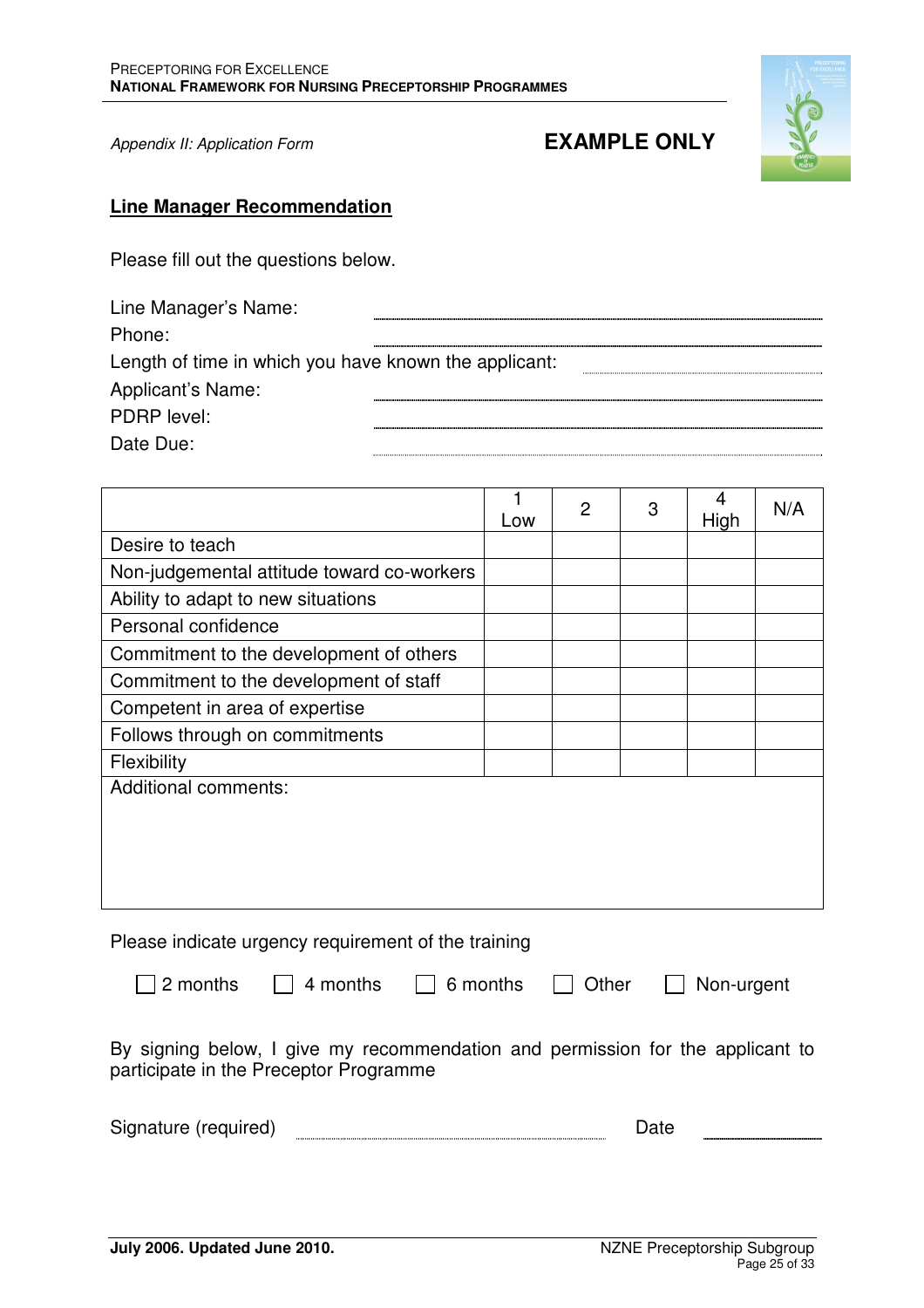

### **Peer Recommendation**

Please fill out the questions below. Your name is appreciated in assisting us to maintain a quality service

Peer Name: Name: 2008 Phone: 2010 Phone: 2010 Phone: 2010 Phone: 2010 Phone: 2010 Phone: 2010 Phone: 2010 Phone: 2010 Phone: 2010 Phone: 2010 Phone: 2010 Phone: 2010 Phone: 2010 Phone: 2010 Phone: 2010 Phone: 2010 Phone: 2 Length of time in which you have known the applicant: \_\_\_\_\_\_\_\_\_\_\_\_\_\_\_\_\_\_\_\_\_\_\_\_\_\_ Applicant's Name: **Algebra 2018** 

|                                            | Low | 2 | 3 | 4<br>High | N/A |
|--------------------------------------------|-----|---|---|-----------|-----|
| Desire to teach                            |     |   |   |           |     |
| Non-judgemental attitude toward co-workers |     |   |   |           |     |
| Ability to adapt to new situations         |     |   |   |           |     |
| Personal confidence                        |     |   |   |           |     |
| Commitment to the development of others    |     |   |   |           |     |
| Commitment to the development of staff     |     |   |   |           |     |
| Competent in area of practice              |     |   |   |           |     |
| Follows through on commitments             |     |   |   |           |     |
| Flexibility                                |     |   |   |           |     |
| <b>Additional comments:</b>                |     |   |   |           |     |
|                                            |     |   |   |           |     |
|                                            |     |   |   |           |     |
|                                            |     |   |   |           |     |
|                                            |     |   |   |           |     |

Signature (required) **Date** Date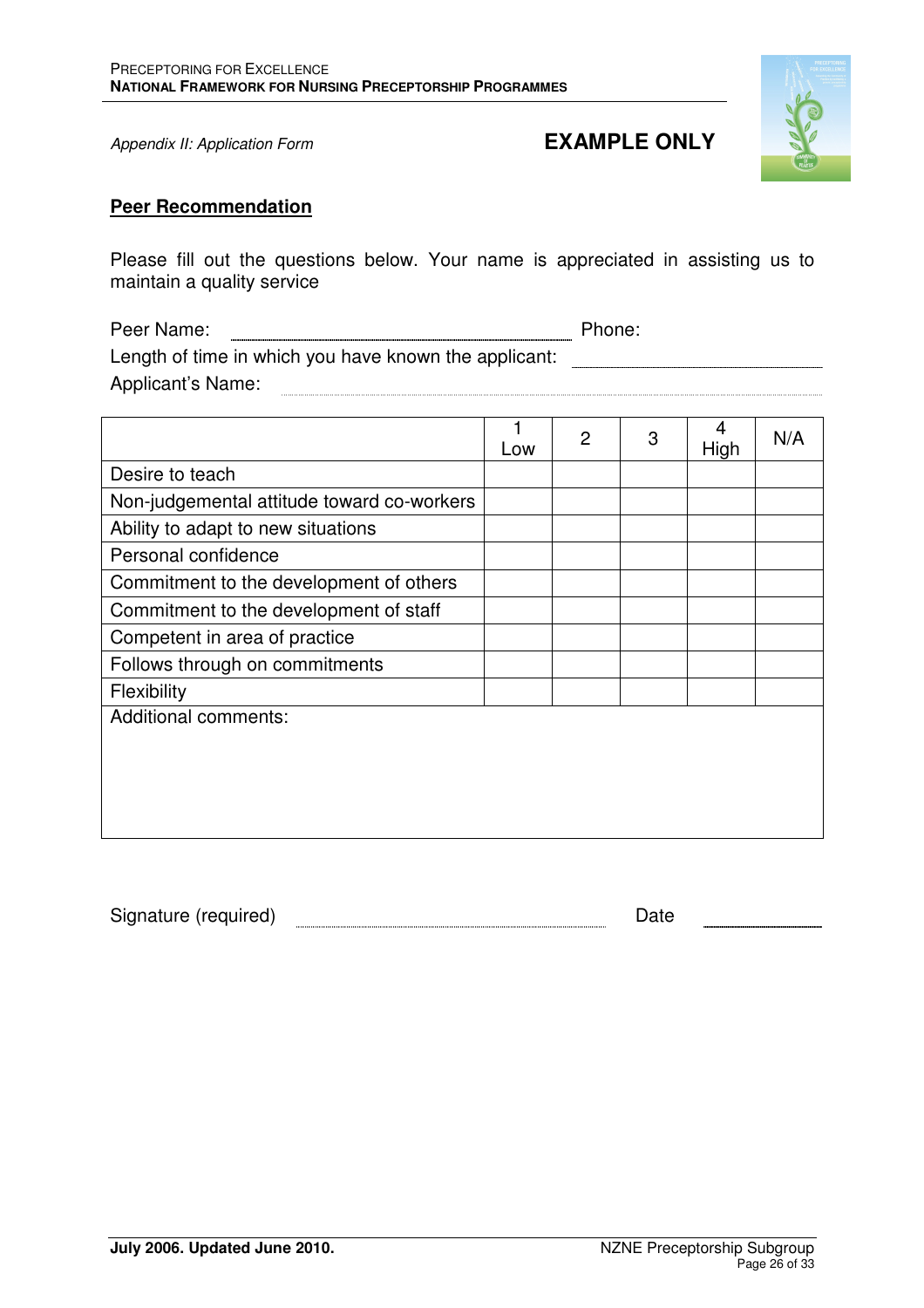Appendix III: Glossary



## **Appendix III: Glossary**

- **Assessment:** A systematic procedure for collecting qualitative and quantitative data to describe progress, practice and achievement (Nursing Council of New Zealand, 2001b)
- **Clinical/Professional supervision:** Brings practitioners and skilled supervisors together to reflect on practice. Supervision aims to identify solutions to problems, improve practice and increase understanding of professional issues (UKCC, 1996).
- **Community of Practice:** a group of people with the same interest meeting together for the purpose of learning
- **Competence:** The combination of skills, knowledge, attitudes, values and abilities that underpin effective performance as a nurse (Nursing Council of New Zealand, November 2004).
- **Competency/ies:** The knowledge skills and attributes required to perform key functions to the pre-determined standards expected of a nurse in practice (Nursing Council of New Zealand, 2001a).
- **Evaluation:** The means by which the effectiveness of a programme and outcomes is measured, taking into account the views of those affected by the process.
- **Evidence based practice:** Practice which is based on decisions that combine systematic assessment of relevant information in the scientific literature with clinical judgment (Health Workforce Advisory Committee, 2002).
- **Performance appraisal / review:** A formal process between the employee and employer/manager of defining expectations, reviewing performance and planning goals for the future.
- **Professional development and recognition programme:** Competence based programme that assesses nursing practice against competencies, recognises level of practice and supports ongoing professional development.
- **Practising:** All nurses who are working in a capacity for which a nursing qualification is required in order to practise in direct relationship with clients or in nursing management and administration, nursing education, nursing research or nursing professional advice or policy development require practising certificates. (Nursing Council of New Zealand, September 2004).
- **Preceptor:** A nurse who has undertaken a formal preceptor training programme, who assists a beginning practitioner or a nurse changing areas to achieve a competent level of practice.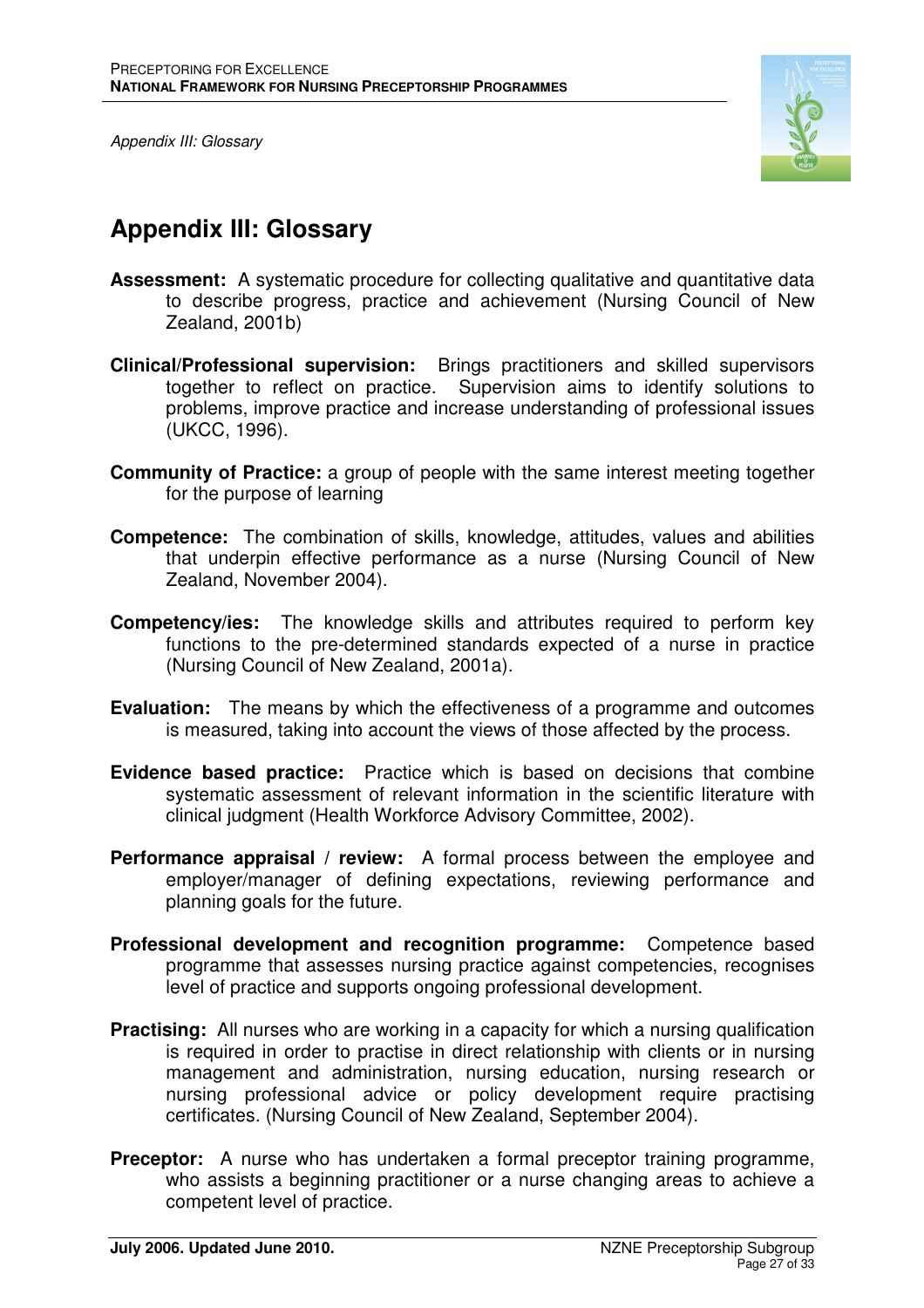Appendix III: Glossary



- **Reflective practice:** A process where each nurse critically analyses his/her own clinical decision making, clients interactions and the consequences of his/her nursing actions as a means of improving practice (Royal New Zealand Plunket Society, 2003).
- **Socialisation:** the process of learning interpersonal and interactional skills that in are in conformity with the values of one's society
- **Transferability:** The ability to transfer from one practice setting to another within the same programme that gives recognition of competence.
- **Transportability:** The ability to transfer from one programme to another with a similar structural framework that gives similar recognition of competence.

Glossary compiled by members of the PDRP working party and NZNE preceptorship sub-group (unless otherwise indicated).

## **References**

Health Workforce Advisory Committee, (2002). The New Zealand workforce: Framing future directions discussion document. Wellington: Author.

Nursing Council of New Zealand, (2001a). Framework for Post Registration Nursing Practice Education. Wellington: Author.

Nursing Council of New Zealand, (2001b). Guidelines for Competence-Based Practising Certificates for Registered Nurses. Wellington: Author.

Nursing Council of New Zealand, (2004). Scopes of Practice. Wellington: Author.

Royal New Zealand Plunket Society, (2003). Standards for Plunket Nurse Practice. Wellington: Author.

UKCC, (1996). Position statement on clinical supervision for nursing and health visiting. England: Author.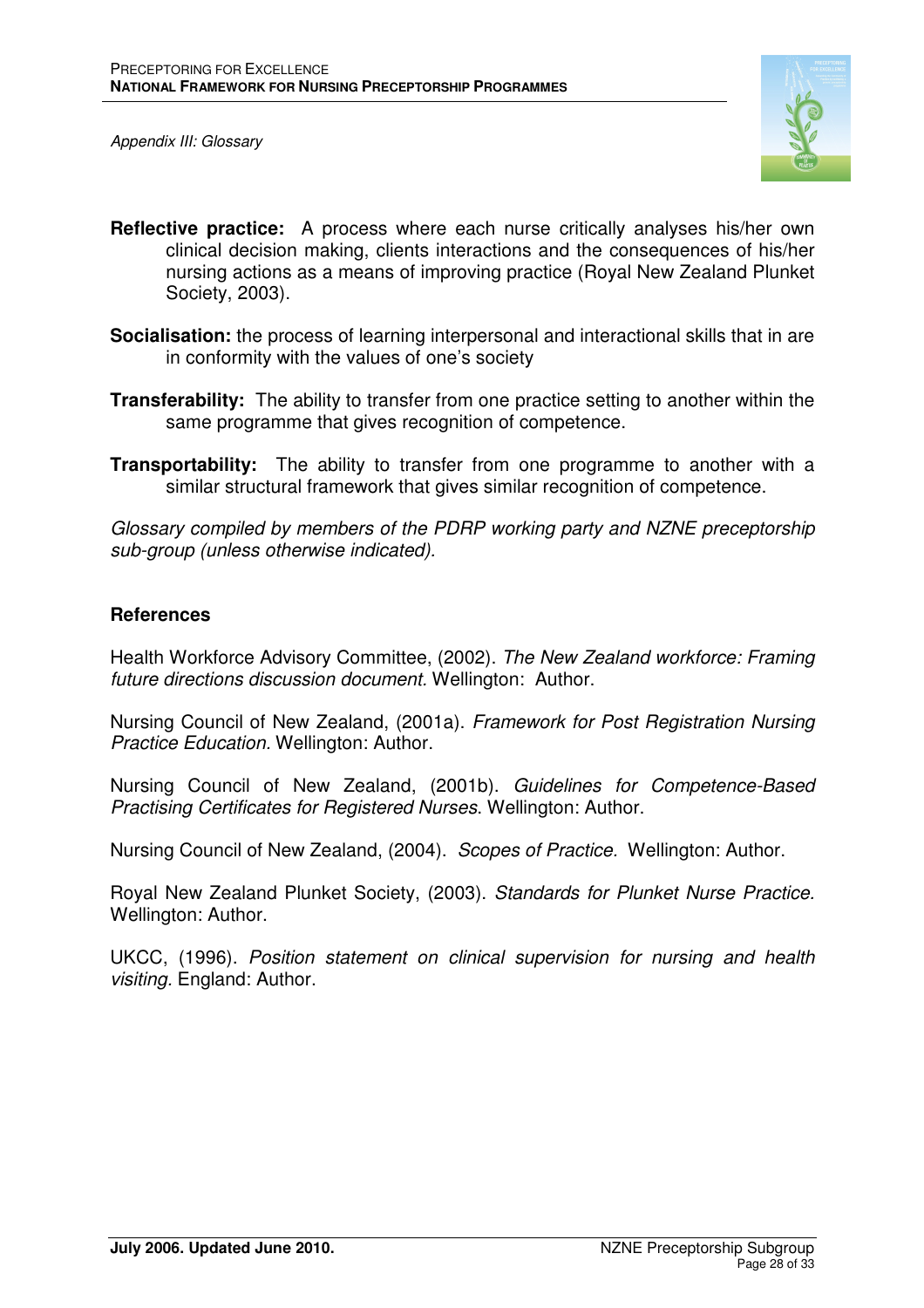Appendix IV: Roster and Staffing Guidelines



## **Appendix IV: Roster and Staffing Guidelines**

## **Suggestions:**

- The preceptee shares a clinical workload with a preceptor for a negotiated period relative to their experience and learning needs.\*/\*\*
- The preceptee works the same shifts with their preceptor, where possible, for a further negotiated period e.g. 2-6 weeks allowing for mentoring and feedback.
- The preceptorship period for graduate nurses should encompass their entire programme.
- Workload allocation should be fair and consistent reflecting the added responsibility of the preceptor and the learning needs of the preceptee. Effective preceptoring involves some degree of clinical slowdown in the area and this needs to be acknowledged by other staff members.
- Orientation to night shifts (if appropriate) should occur with their preceptor or experienced night staff.
- Liaison between the line manager, nurse educator, new graduate coordinator and the preceptors should be undertaken to place a new staff member with an appropriate preceptor.
- Time allocated for one-on-one preceptor/preceptee objective setting, planning, feedback, and discussion.
- The line manager and nurse educator/graduate nurse coordinator schedule regular meetings to review progress with the preceptor and preceptee.

\*\* For new graduates involved in a NETP programme this period is six weeks as per NETP programme CTA specifications.

Clinical workload sharing is defined as two nurses working together (normally within a preceptorship model), who share and are responsible for the care of a clinical client group. Initially the preceptee share of the workload and responsibility will be limited. However it is anticipated at the end of the defined period that the preceptee is assuming a substantial part of the workload and responsibility.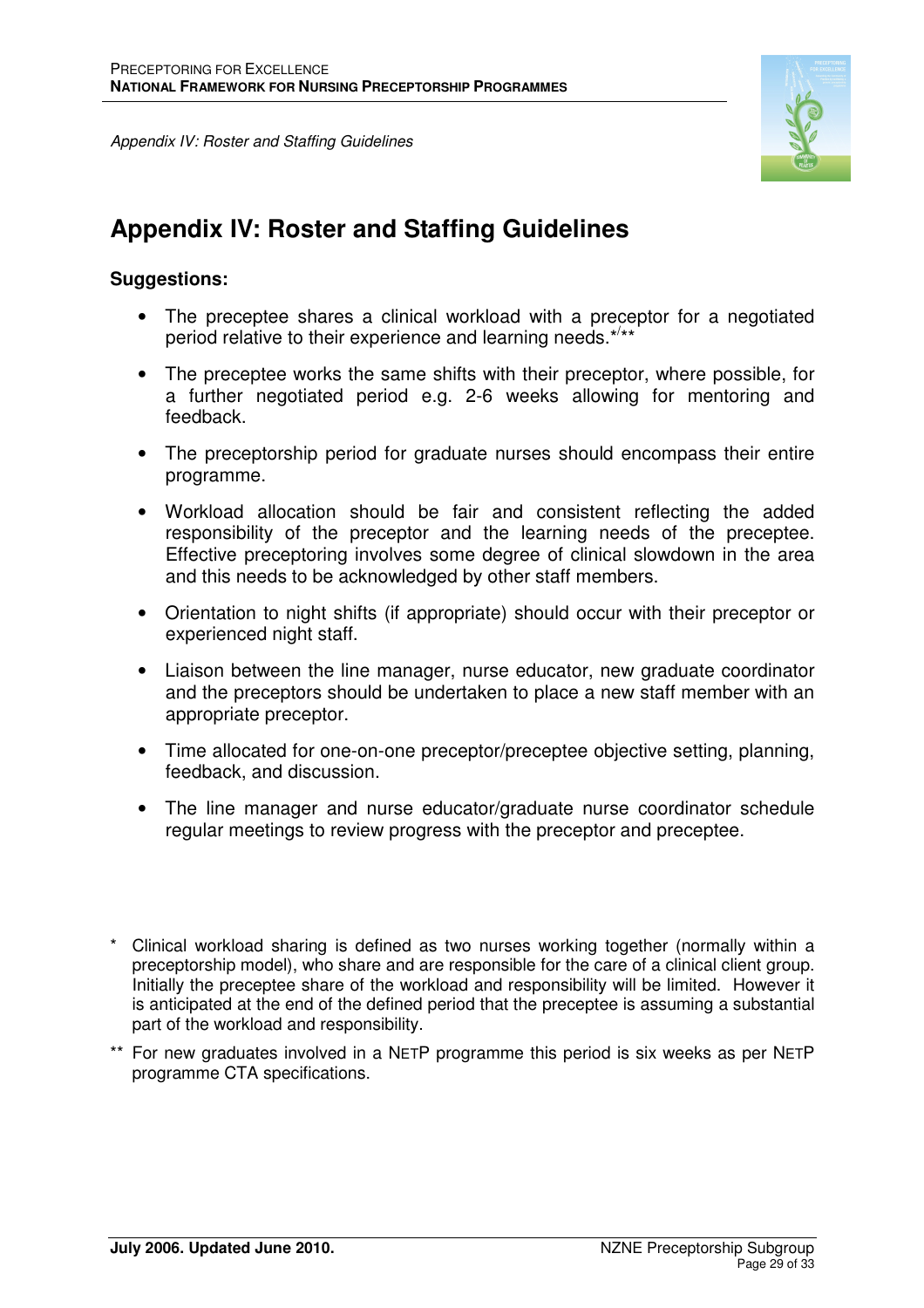Appendix V: Example of a Learning Contract **EXAMPLE ONLY** 



## **Appendix V: Example of a Learning Contract**

## LEARNING CONTRACT<sup>(7, 20, 30, 47)</sup>

The purpose of a Learning Contract is to ensure the Preceptor and Preceptee are aware of the responsibilities and commitment (both personal and professional) associated with their roles. It is suggested that two copies are made and that both are signed. The preceptor and the preceptee then both have a copy.

## **Learning Contract between Preceptee and Preceptor**

|  | (Preceptor) agree to provide preceptorship to |               |
|--|-----------------------------------------------|---------------|
|  | (Preceptee) in Work Area                      | commencing on |
|  | and finishing on                              |               |

### **As a Preceptor I will provide the following:**

- Sharing and role modelling of my clinical expertise and skills
- An understanding of the requirements of the preceptor and orientation programmes
- Facilitation of learning experiences for the preceptee
- Opportunities for self directed learning for the preceptee
- Encouragement and support for the preceptee to identify their own learning needs and the resources available
- A colleague to provide support if I am unavailable
- Regular feedback of preceptee's progress to preceptee and charge nurse
- Assessment of clinical competencies if applicable

### **I will be involved in the following activities to support my role as a Preceptor:**

- Participation in training workshops
- Taking responsibility to seek assistance when encountering problems/conflicts
- Keeping the clinical area informed in relation to the preceptorship programme

| Signature: | <b>Date:</b> |  |
|------------|--------------|--|
|            |              |  |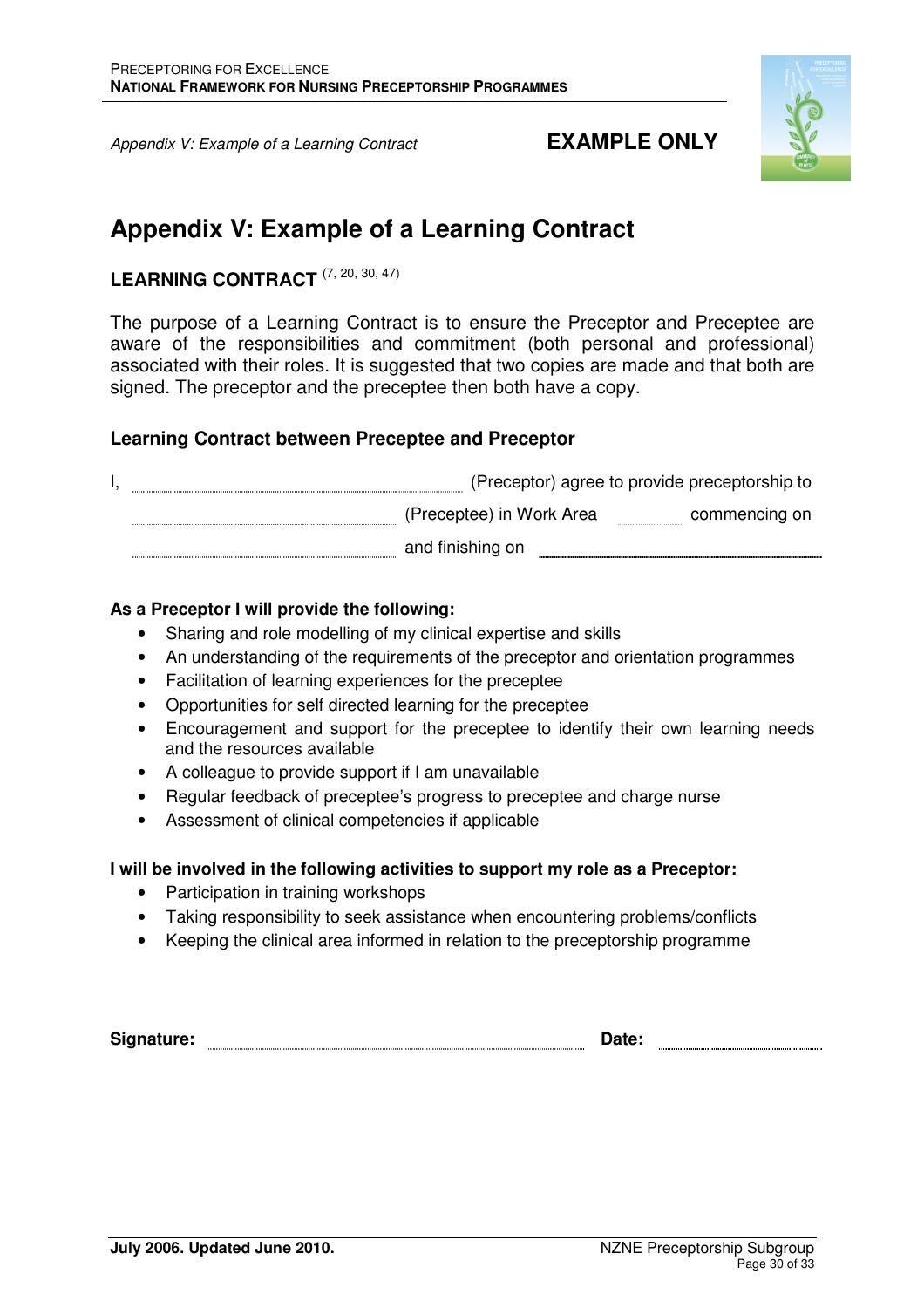Appendix V: Example of a Learning Contract **EXAMPLE ONLY** 



| Ι,                                                                                                                                                                                                                                                                                                                                                           | (Preceptee) agree to participate in the                                                                                                                                                                                                                                                                                                                                                                                        |
|--------------------------------------------------------------------------------------------------------------------------------------------------------------------------------------------------------------------------------------------------------------------------------------------------------------------------------------------------------------|--------------------------------------------------------------------------------------------------------------------------------------------------------------------------------------------------------------------------------------------------------------------------------------------------------------------------------------------------------------------------------------------------------------------------------|
|                                                                                                                                                                                                                                                                                                                                                              | preceptorship provided by electron and a set of the provided by the set of the set of the set of the set of the<br>(Preceptor)                                                                                                                                                                                                                                                                                                 |
| commencing on:                                                                                                                                                                                                                                                                                                                                               | and finishing on: <b>with the contract of the contract of the contract of the contract of the contract of the contract of the contract of the contract of the contract of the contract of the contract of the contract of the co</b>                                                                                                                                                                                           |
| I agree to take responsibility for the following:<br>Participating in clinical teaching experiences provided<br>$\bullet$<br>Acknowledging own skills and knowledge level<br>Seeking out support and information required<br>٠<br>$\bullet$<br>$\bullet$<br>$\bullet$<br>Participating in team meetings<br>$\bullet$<br>Seek and discuss feedback from peers | Negotiating learning contract and timeframes with preceptor<br>Developing a plan to meet the requirements of the clinical competencies<br>actively seek constructive feedback provided by preceptor<br>Acknowledging increasing responsibility in the role of Registered Nurse/Midwife<br>Taking the opportunity provided to develop own nursing skills<br>Reflecting on my clinical practice and demonstrating self-awareness |
| Signature:<br>Other identified and agreed upon responsibilities:                                                                                                                                                                                                                                                                                             | Date:                                                                                                                                                                                                                                                                                                                                                                                                                          |
|                                                                                                                                                                                                                                                                                                                                                              |                                                                                                                                                                                                                                                                                                                                                                                                                                |
|                                                                                                                                                                                                                                                                                                                                                              |                                                                                                                                                                                                                                                                                                                                                                                                                                |
|                                                                                                                                                                                                                                                                                                                                                              |                                                                                                                                                                                                                                                                                                                                                                                                                                |
| <b>Preceptor's Initials</b>                                                                                                                                                                                                                                                                                                                                  | <b>Preceptee's Initials</b>                                                                                                                                                                                                                                                                                                                                                                                                    |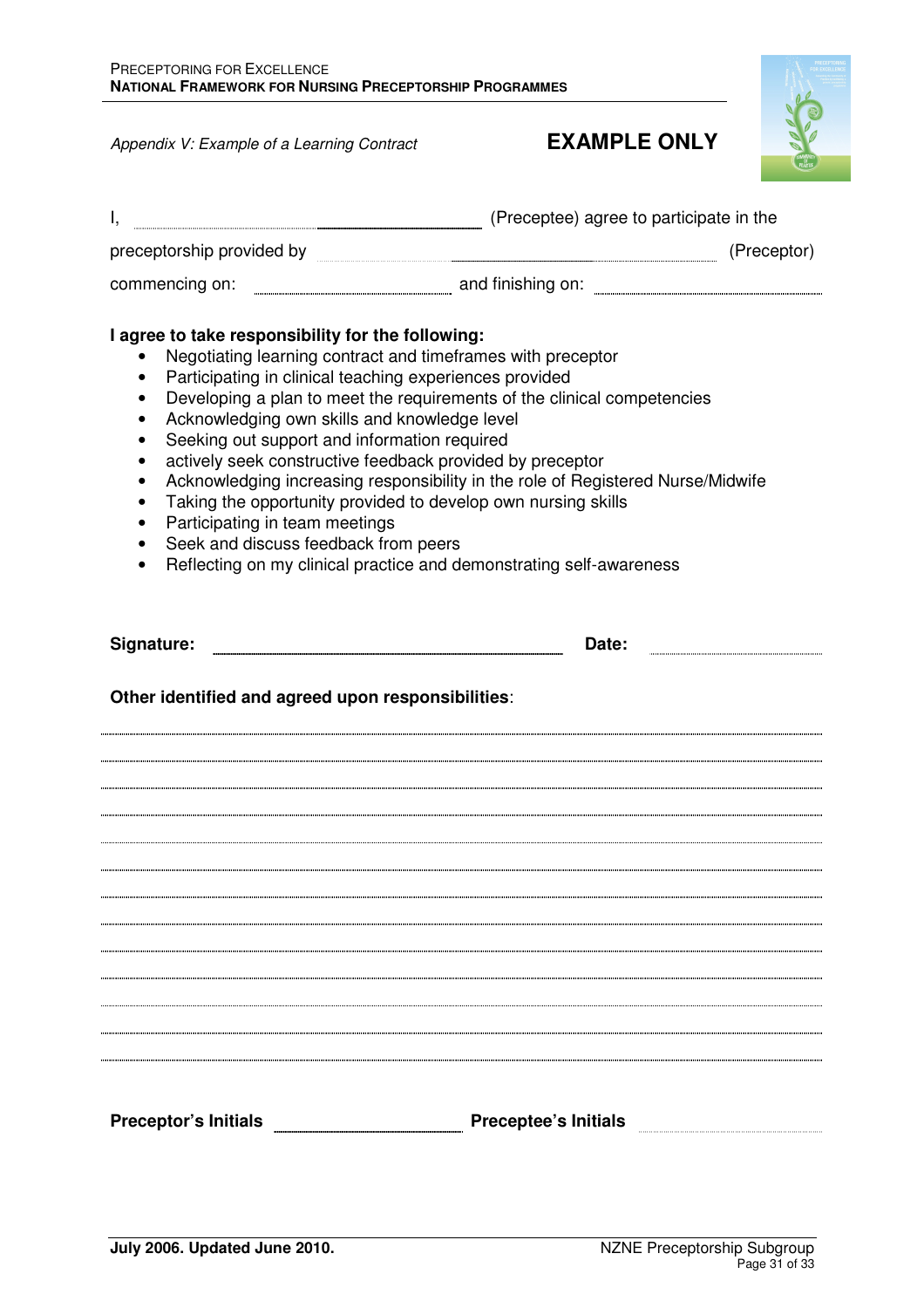Appendix VI: Evaluation of the Preceptorship Experience **EXAMPLE ONLY**



## **Appendix VI: Evaluation of the Preceptorship Experience\***

| Date: |
|-------|
|       |

Preceptor or Preceptee 

Department/Ward: 

#### **Introduction:**

The information provided will be utilised to assist in the review and development of preceptorship and orientation for future staff/students coming to your workplace.

Instructions: please mark each of the following features for the preceptorship and add any additional comments you wish to make.

| <b>Feature</b> |                                                                                                                                                                            | <b>Yes</b> | No | Please explain |
|----------------|----------------------------------------------------------------------------------------------------------------------------------------------------------------------------|------------|----|----------------|
| 1.             | In general, were you satisfied with<br>the quality of the orientation<br>programme your unit/ward offered<br>(what you were able to provide, and<br>how you delivered it)? |            |    |                |
| 2.             | Were you provided information<br>about your preceptee/preceptor<br>prior to them coming to your<br>ward/department?                                                        |            |    |                |
| 3.             | Did you have sufficient time to<br>complete all requirements of the<br>orientation?                                                                                        |            |    |                |
| 4.             | Did your workload allow<br>preceptorship to take place?                                                                                                                    |            |    |                |
| 5.             | Were you able to be immediately<br>available when your preceptee/<br>preceptor needed you? (during or<br>initially post orientation)                                       |            |    |                |
| 6.             | a) Have you completed a formal<br><b>Preceptorship Training</b><br>Programme?                                                                                              |            |    |                |
|                | b) Do you believe that the Training<br>Programme training meets the<br>requirements in order for you to<br>successfully do the role?                                       |            |    |                |
| 7.             | Did you receive support from<br><b>Clinical Nurse Leaders, Educators</b><br>and/or Graduate Nurse Coordinator<br>to enable you to undertake<br>preceptorship effectively?  |            |    |                |